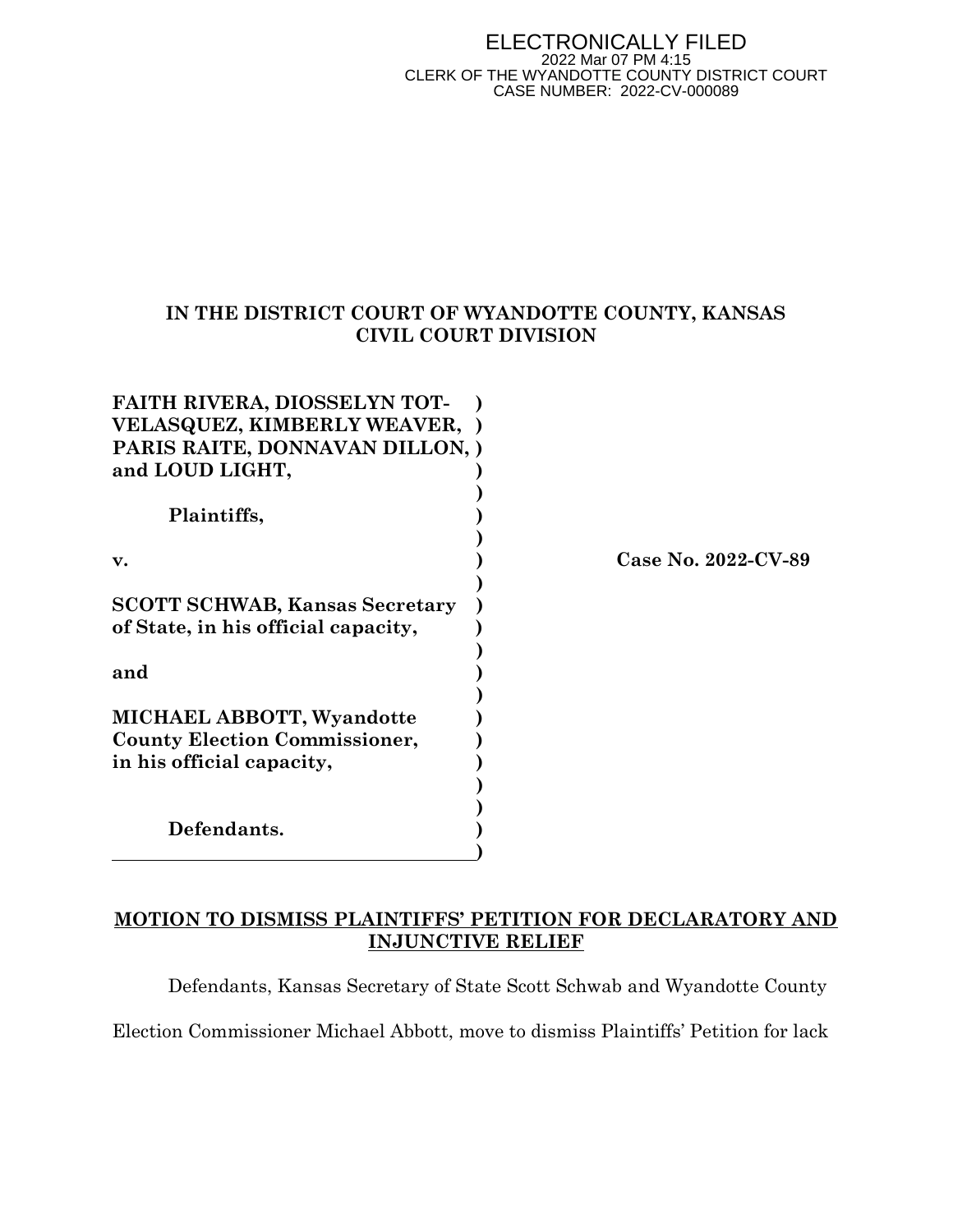of subject-matter jurisdiction and failure to state a claim. See K.S.A. 60-212(b)(1) and (6).

Plaintiffs ask this Court—for the first time in Kansas history—to hold that the Legislature's redrawing of federal congressional maps violates the Kansas Constitution. There is good reason this lawsuit finds no support in precedent: Neither the U.S. Constitution nor any exercise of the state's lawmaking power, including the Kansas Constitution, authorizes state courts to invalidate federal congressional maps—and certainly not under the legal theories Plaintiffs advance. The Elections Clause commits the redistricting power to state legislatures. No Kansas law—either statutory or constitutional—gives the state courts any role in evaluating the validity of duly enacted congressional redistricting plans. The Elections Clause "would be meaningless if a state court could override the rules adopted by the legislature simply by claiming that a state constitutional provision gave the courts the authority to make whatever rules it thought appropriate for the conduct of a fair election." Republican Party of Pa. v. Boockvar, 141 S. Ct. 1, 2 (2020) (statement of Alito, J.).

Even if this Court had jurisdiction to entertain Plaintiffs' challenges, those challenges do not assert any viable claims. Plaintiffs primarily claim that the districts drawn in Substitute for Senate Bill 355 (SB 355) are politically unfair because they confer too much political advantage on Republicans at the expense of Democrats. Once again, Plaintiffs ask this Court to do something Kansas courts have never done. The Kansas Supreme Court has never held that a redistricting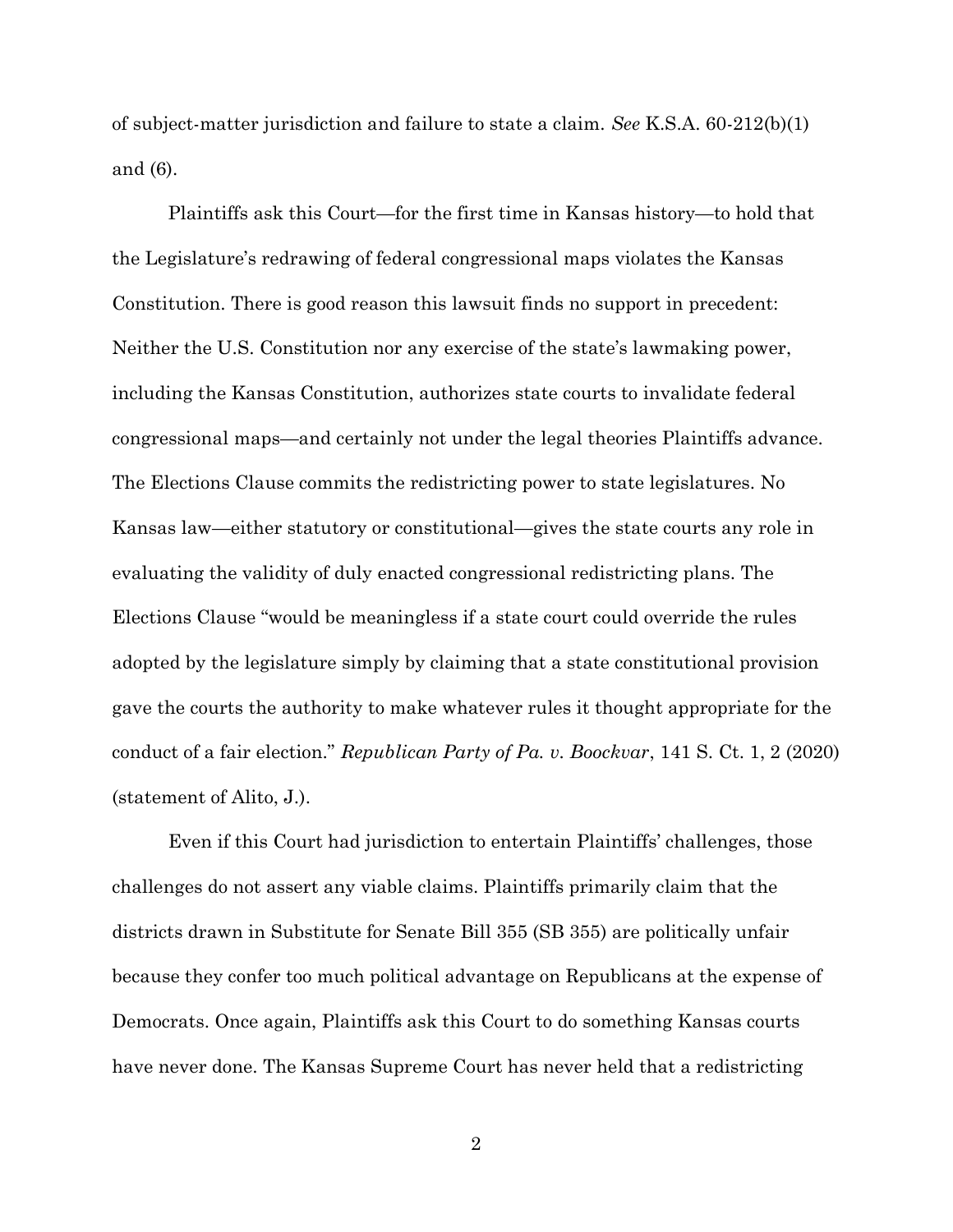map constitutes a political gerrymander in violation of the Kansas Constitution. And once again, there is good reason for this lack of precedent: Political gerrymandering claims are simply not justiciable. Redistricting is "one of the most intensely partisan aspects of American political life." Rucho v. Common Cause, 139 S. Ct. 2484, 2507 (2019). That intensely political task has been constitutionally committed to the political branches of our government. This Court's novel recognition of a political gerrymandering claim under the Kansas Constitution would commit "state courts to unprecedented intervention in the American political process." Id. at 2498 (citation omitted). And once courts enter the "political thicket," Colegrove v. Green, 328 U.S. 549, 556 (1946), they will remain entangled.

Plaintiffs have also failed to allege an unconstitutional racial vote dilution claim, and Defendant Abbott is not a proper defendant in this litigation. For all these reasons, this Court should dismiss Plaintiffs' case.

#### STATEMENT OF FACTS

The Kansas Legislature is responsible for redrawing the boundaries of Kansas's congressional districts every ten years based on the most recent decennial census. See U.S. Const. art I, §§ 2, 4; Essex v. Kobach, 874 F. Supp. 2d 1069, 1073 (D. Kan. 2012).

Earlier this year, the Kansas Legislature passed SB 355. SB 355 adopted the "Ad Astra 2" congressional map, which draws the lines for the four congressional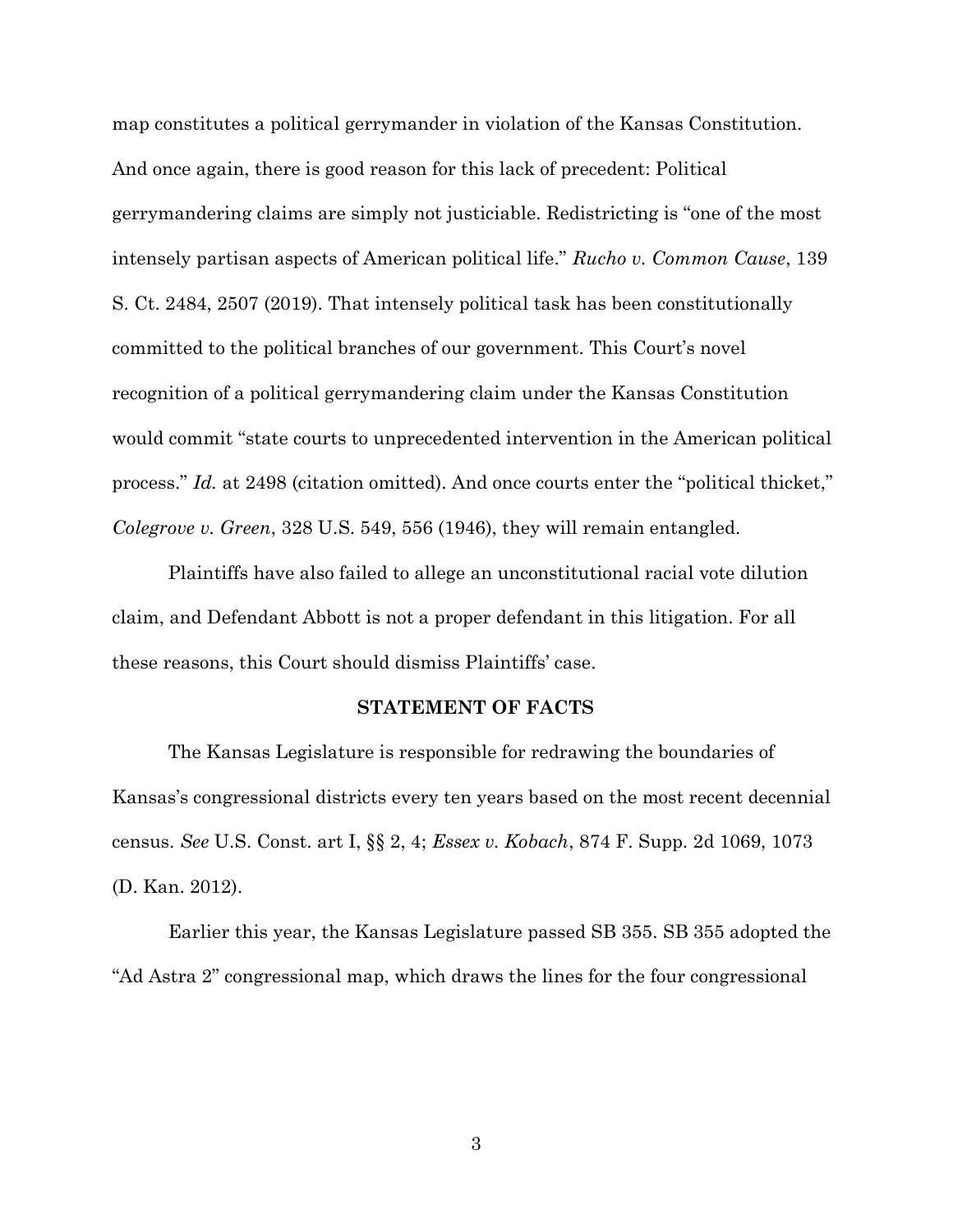districts Kansas has been allocated based on the 2020 Census.1 Governor Laura Kelly vetoed the bill. The Legislature overrode her veto by the required two-thirds majorities in each house: The Senate voted 27-11 to override on February 8, 2022, and the House of Representatives voted 85-37 to override on February 9, 2022. SB 355 took effect with its publication in the Kansas Register on February 10, 2022.

The congressional districts the Legislature drew in SB 355 are set to be used in the upcoming 2022 elections. The candidate filing deadline for the primary election is June 1, 2022. See K.S.A. 25-205.2 The primary election itself is on August 2, 2022. See K.S.A. 25-203(a). And the general election is on November 8, 2022. See K.S.A. 25-101(a).

As the "Chief state election official," K.S.A. 25-2504, the Secretary of State is responsible for overseeing these elections and administering Kansas's election laws. The Secretary of State has appointed the Wyandotte County Election Commissioner. K.S.A. 19-3419. "In Kansas, the secretary of state exercises significant control over election commissioners." Fish v. Kobach, 2016 WL 6125029, at \*2 (D. Kan. Oct. 20, 2016). Among other things, the Secretary of State determines the "form and content" of instructions given to the election commissioners— "including procedures for complying with federal and state laws and regulations."

<sup>1</sup> The Ad Astra 2 map is available on the Kansas Legislative Research Department's website at http://www.kslegresearch.org/KLRD-web/Publications/Redistricting/2022 -Plans/M3\_AdAstra\_2-packet.pdf.

<sup>2</sup> K.S.A. 25-205(h)(2) contains a limited extension of the filing deadline to June 10 "[i]f new boundary lines are [not] defined and districts established in the manner prescribed by law" until after May 10.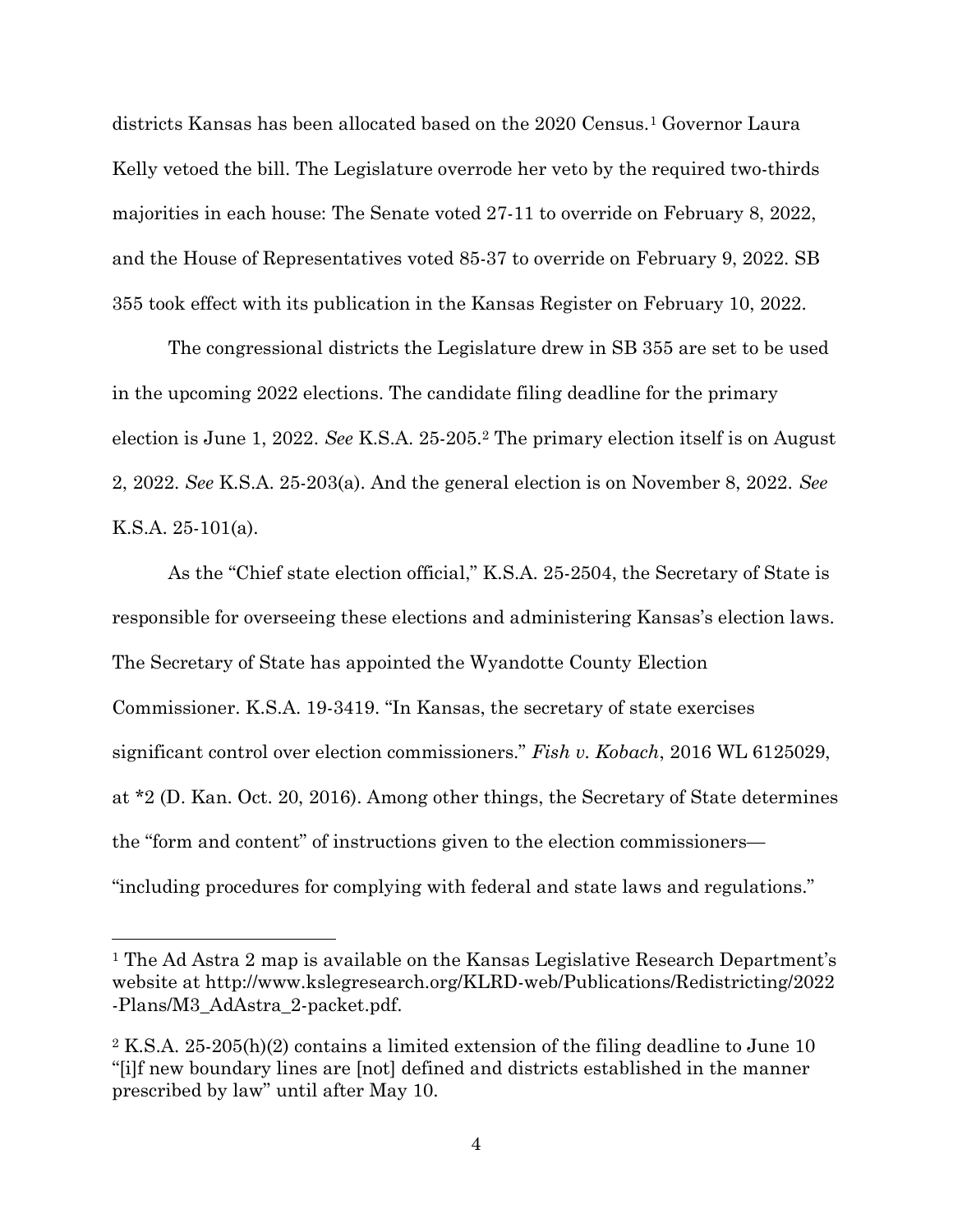K.S.A. 25-124. The election commissioners "shall operate under the general supervision of the secretary of state and shall comply with the statutes, rules and regulations and standards and directives that relate to the registration of voters and the conduct of elections." K.S.A. 19-3424(a).

On February 18, 2022, Defendants Schwab and Abbott filed a Petition in Quo Warranto and Mandamus in the Kansas Supreme Court seeking the dismissal of this case and others raising the same constitutional challenges to SB 355. The Kansas Supreme Court denied the petition on March 4, 2022, because it determined that mandamus and quo warranto are not available remedies in this situation. See Schwab v. Klapper, No. 124,849, slip op. (Kan. Mar. 4, 2022). The Court "emphasize[d]" that it did "not reach, consider, or take any position on the merits" of Plaintiffs' claims. Id. at 8; accord Kansas Supreme Court Rule 9.01(b) (2022 Kan. Ct. R. p. 64) (stating that dismissal "is not an adjudication on the merits" when "adequate relief appears to be available in a district court"). The Court also "encourage[d] the parties" in this case to work "to expeditiously resolve the legal questions." Schwab, slip op. at 8.

### ARGUMENT

Dismissal is warranted for several reasons. First, this Court lacks jurisdiction. Neither the U.S. Constitution nor any exercise of the state's lawmaking power, including the Kansas Constitution, authorizes state courts to invalidate federal congressional maps. Second, Plaintiffs have failed to state any claim upon which relief may be granted. Plaintiffs assert several political gerrymandering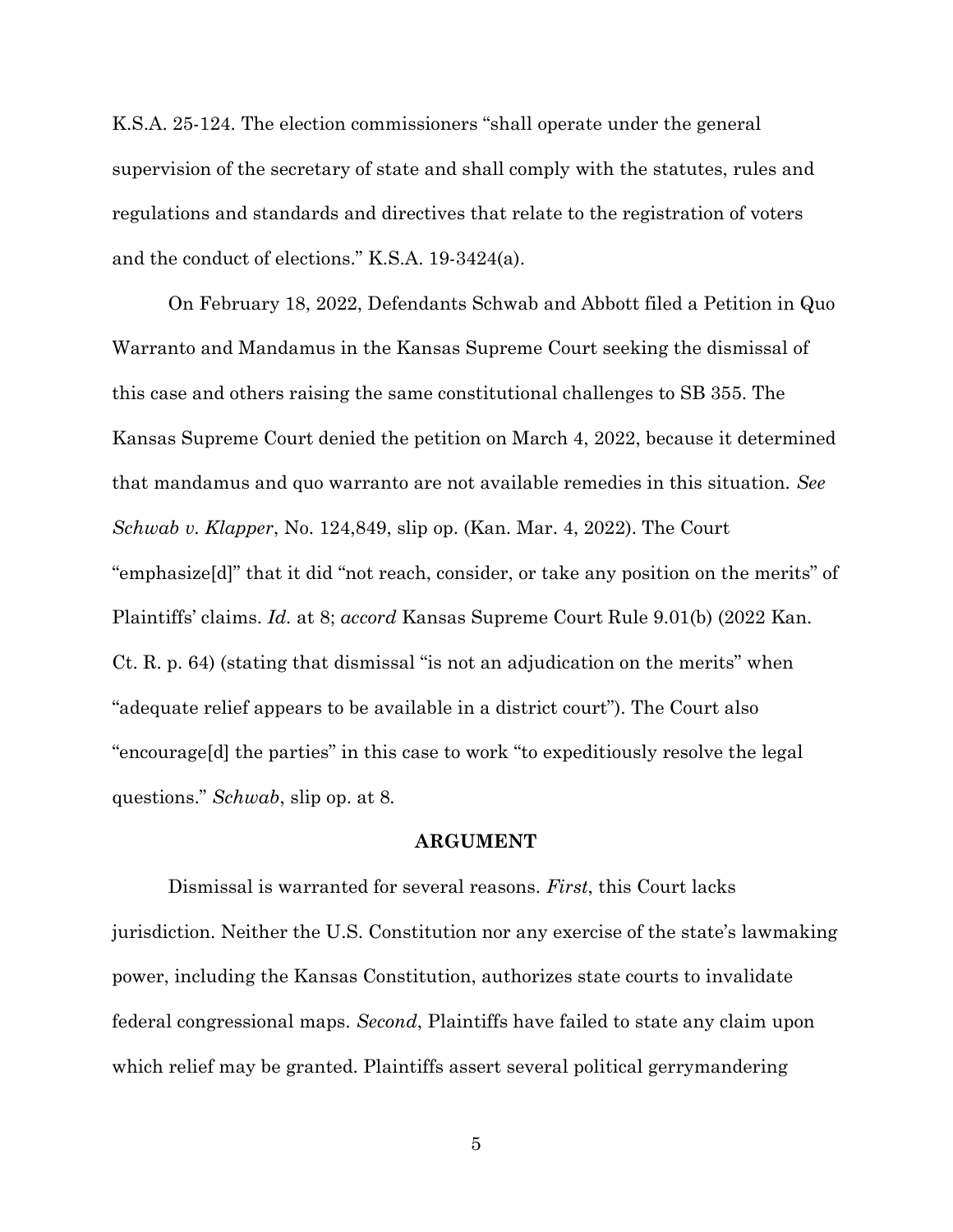claims under the Kansas Constitution, all of which are nonjusticiable. Plaintiffs' racial vote dilution claim also fails because Plaintiffs have failed to allege the elements of that claim. Third, Defendant Abbott should be dismissed because he is not a proper defendant in this case.

### I. This Court Lacks Jurisdiction Over Plaintiffs' Challenge To The Constitutionality Of SB 355.

This case should be dismissed because this Court lacks jurisdiction to adjudicate the constitutionality of SB 355. See K.S.A. 60-212(b)(1). Such adjudication would violate the Elections Clause of the U.S. Constitution.

The Elections Clause entrusts to "the Legislature" of each state the power to set the "Times, Places and Manner of holding Elections for Senators and Representatives." U.S. Const. art. I, § 4. This includes the power to adopt congressional redistricting schemes. See, e.g., Rucho, 139 S. Ct. at 2495-96; Ariz. State Legislature v. Ariz. Indep. Redistricting Comm'n, 576 U.S. 787, 813 (2015). Recognizing that the state legislatures may "undermin[e] fair representation, including through malapportionment," the Framers also provided for a check on the power of the state legislatures to draw congressional districts. Rucho, 139 S. Ct. at 2495. The Elections Clause provides that "Congress may at any time by Law make or alter such Regulations" as adopted by the state legislatures. U.S. Const. art. I, § 4. The Elections Clause thus assigns the task of congressional redistricting "to the state legislatures, expressly checked and balanced by the Federal Congress." Rucho, 139 S. Ct. at 2496.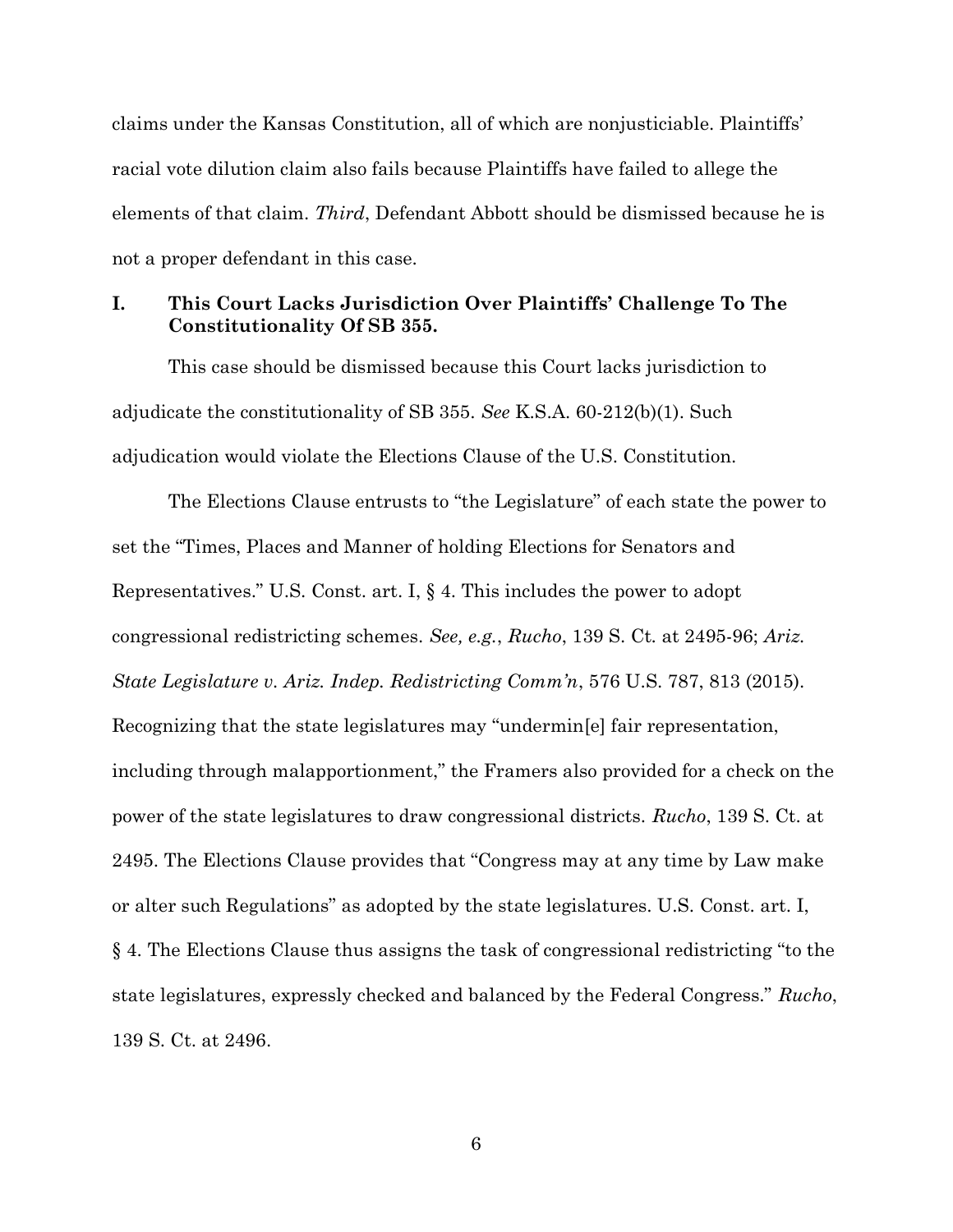When the Kansas Legislature enacts a congressional redistricting scheme, it "is not acting solely under the authority given it by the people of the State, but by virtue of a direct grant of authority made" under the Elections Clause. Bush v. Palm Beach Cty. Canvassing Bd., 531 U.S. 70, 76 (2000) (per curiam). This is because "electing representatives to the National Legislature was a new right, arising from the Constitution itself." U.S. Term Limits, Inc. v. Thornton, 514 U.S. 779, 805 (1995). "[A]ny state authority to regulate election to [congressional] offices could not precede their very creation by the Constitution," so "such power 'had to be delegated to, rather than reserved by, the States.'" Cook v. Gralike, 531 U.S. 510, 522 (2001) (quoting U.S. Term Limits, 514 U.S. at 804). The Elections Clause is the source of the state's powers to regulate congressional elections. And that provision "does not assign these powers holistically to the state governments but rather pinpoints a particular branch of state government—'the Legislatures thereof.'" Wise v. Circosta, 978 F.3d 93, 104 (4th Cir. 2020) (Wilkinson and Agee, JJ., dissenting).

The word "Legislature" was "not one 'of uncertain meaning when incorporated into the Constitution."' Smiley v. Holm, 285 U.S. 355, 365 (1932) (quoting Hawke v. Smith, 253 U.S. 221, 227 (1920)). "[E]very state constitution from the Founding Era that used the term legislature defined it as a distinct multimember entity comprised of representatives." Ariz. State Legislature, 576 U.S. at 828 (Roberts, C.J., dissenting) (citation omitted); see also The Federalist No. 27 (Alexander Hamilton) (defining "the State legislatures" as "select bodies of men"). There is no "indication that the Framers had ever heard of courts" playing a role in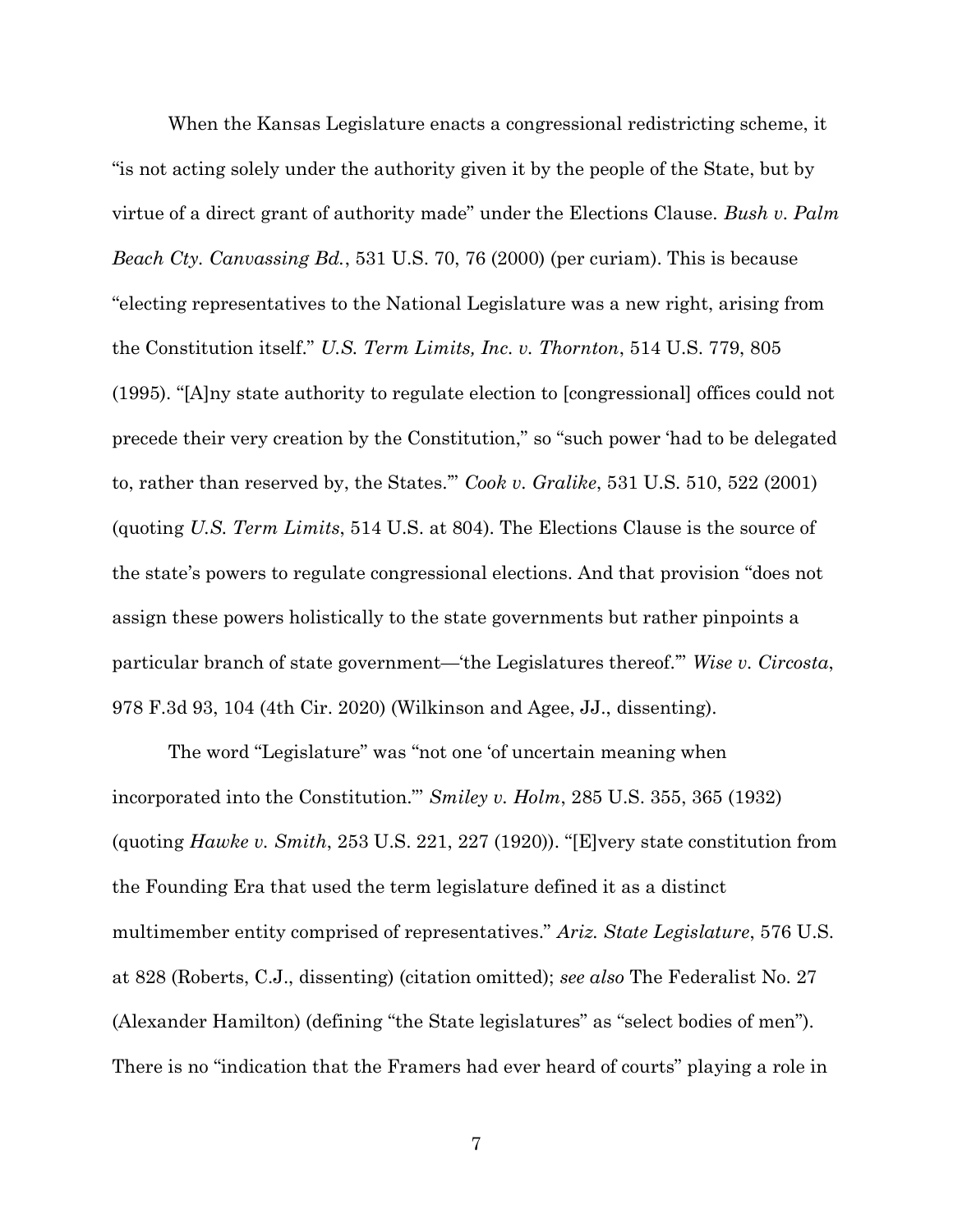setting election rules. Rucho, 139 S. Ct. at 2496. Rather, the Constitution's use of "the term 'legislature' unambiguously excludes the power to regulate federal elections from state courts and executive-branch officials." Wise, 978 F.3d at 112 (Wilkinson and Agee, JJ., dissenting).3 As Justice Gorsuch recently explained, the "Constitution provides that state legislatures—not federal judges, not state judges, not state governors, not other state officials—bear primary responsibility for setting election rules." Democratic Nat'l Comm. v. Wis. State Legislature, 141 S. Ct. 28, 29 (2020) (Gorsuch, J., concurring in denial of application to vacate stay) (emphasis added).

The U.S. Supreme Court has interpreted the Elections Clause to mean that "redistricting is a legislative function, to be performed in accordance with the State's prescriptions for lawmaking." Ariz. State Legislature, 576 U.S. at 808. Those lawmaking prescriptions "may include the referendum and the Governor's veto." Id. But in Kansas, they do not include the review of the state courts. The Kansas Constitution vests "[t]he legislative power of this state" in the Kansas Legislature, Kan. Const. art. 2, § 1, and gives the Governor a role in either approving or vetoing laws the Legislature has made, id. § 14. "[T]he three law-making powers" in

<sup>3</sup> The U.S. Constitution repeatedly "distinguish[es] between state legislatures and the State governments as a whole." Wise, 978 F.3d at 112 (Wilkinson and Agee, JJ., dissenting); see, e.g., U.S. Const. art. I, § 2 (distinguishing between "State" and "State Legislature"); *id.* art. I,  $\S$  3 (distinguishing between "State" and "the Legislature thereof"); id. art. II, § 1 (distinguishing between "State" and "the Legislature thereof"); *id.* art. IV, § 3 (distinguishing between "States" and "Legislatures of the States"); id. art. VI (distinguishing between "States" and "State Legislatures").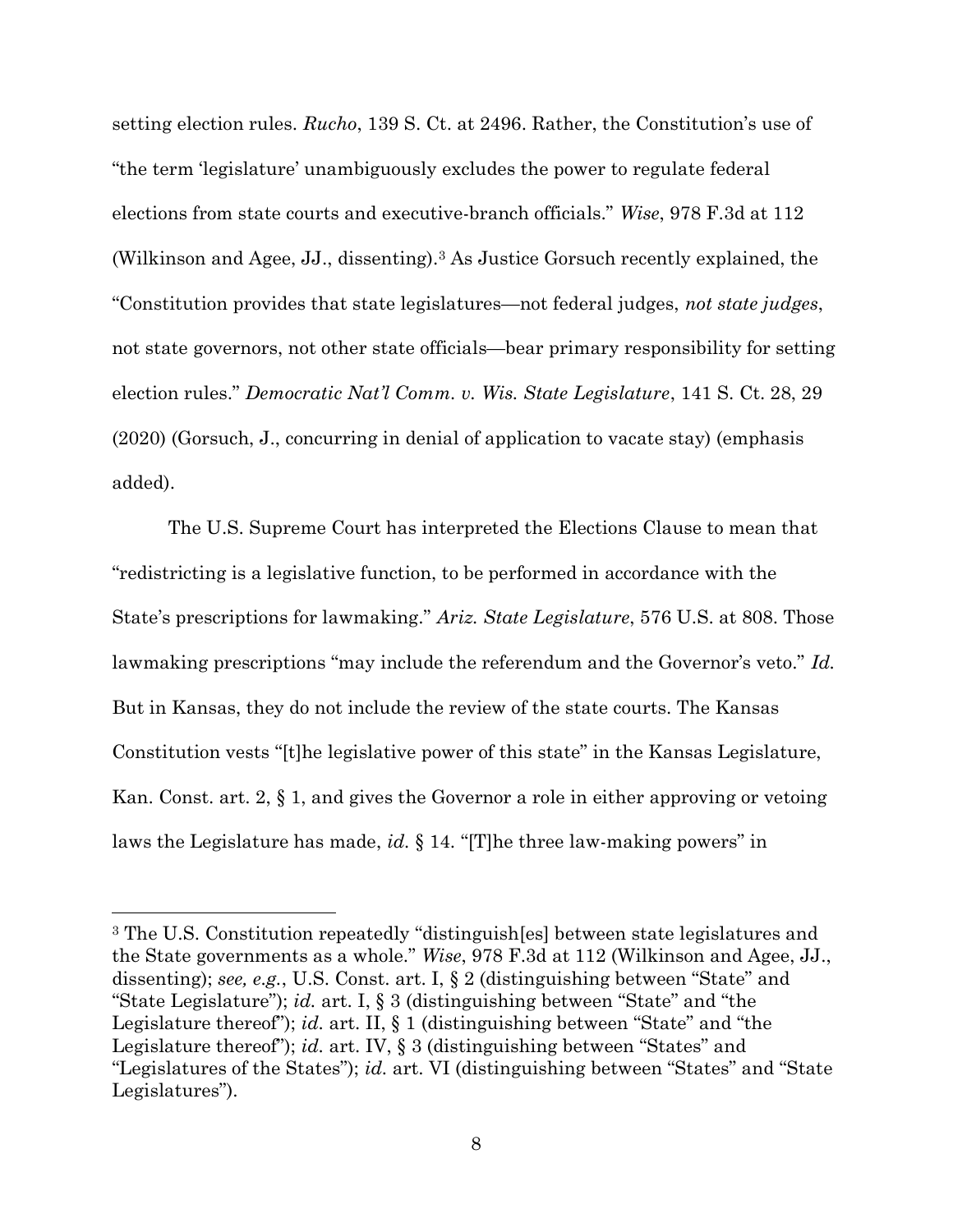Kansas, then, are "the house, the senate, and the governor." *Harris v. Shanahan*, 192 Kan. 183, 194, 387 P.2d 771 (1963). No provision of the Kansas Constitution nor any Kansas statute reassigns any redistricting lawmaking authority to the courts. Cf. Mauldin v. Branch, 866 So. 2d 429, 433-34 (Miss. 2003) ("No Mississippi court" has jurisdiction to draw plans for congressional redistricting" because Mississippi's "statutes clearly provide that the *only* governmental entity in the state that is authorized to draw congressional districts is the Legislature.").

Notably, while the Kansas Constitution does not assign state courts any role in the congressional redistricting process, it does assign state courts a "special task" in the state legislative redistricting process. In re Stephan (Stephan I), 245 Kan. 118, 124, 775 P.2d 663 (1989). Under Article 10, Section 1, of the Kansas Constitution, the Kansas Supreme Court must determine the validity of any state legislative district map that the Legislature enacts. And if the Kansas Supreme Court rules that the reapportionment act is invalid, then the Legislature "shall enact a statute of reapportionment conforming to the judgment of the supreme court within 15 days." Kan. Const. art. 10, § 1(b). The Kansas Constitution contains no similar provision for judicial review of congressional district maps. The fact that the Kansas Constitution provides for judicial review of legislative maps but not federal congressional maps demonstrates that the Kansas Constitution has not assigned state courts any authority to determine the validity of congressional district maps. See Prouty v. Stover, 11 Kan. 235, 239 (1873) ("The maxim that the express mention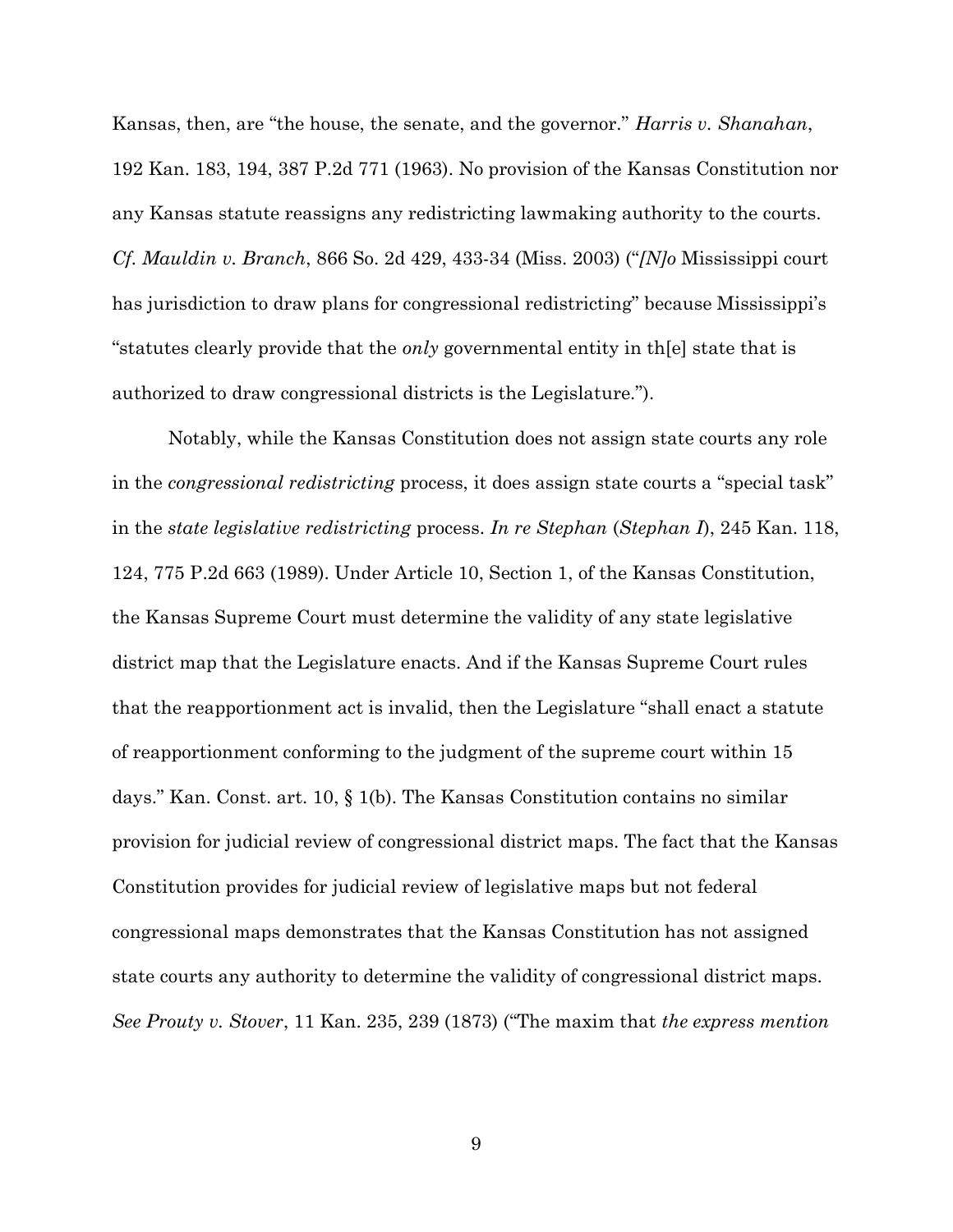of one thing implies the exclusion of another is as applicable to constitutions as to any other instrument.").

Nor can that role be found in the courts' general authority to interpret the Kansas Constitution. The term "Legislature" in the Elections Clause may encompass legislative actors in the process of legislating, but it does not encompass non-legislative actors exercising non-legislative functions—like state courts interpreting general substantive provisions of a state constitution. While the Elections Clause requires the "Legislature" to legislate "in the manner prescribed by the State Constitution," it "does not necessarily follow that . . . the scope of [the legislature's] enactment on the indicated subjects is also limited by the provisions of the State Constitution." Commonwealth ex rel. Dummit v. O'Connell, 298 Ky. 44, 50, 181 S.W.2d 691 (1944) (emphasis added). To the contrary, because "[t]his power is conferred upon the legislatures of the states by the constitution of the United States," it "cannot be taken from them or modified by their state constitutions." McPherson v. Blacker, 146 U.S. 1, 27 (1892) (citation omitted); cf. Palm Beach, 531 U.S. at 76-77 (vacating a state-court order on this basis under the similarly worded Electors Clause). The Elections Clause "would be meaningless if a state court could override the rules adopted by the legislature simply by claiming that a state constitutional provision gave the courts the authority to make whatever rules it thought appropriate for the conduct of a fair election." Boockvar, 141 S. Ct. at 2 (statement of Alito, J.). The Kansas Constitution recognizes this by giving the Kansas Supreme Court review over legislative maps but not over congressional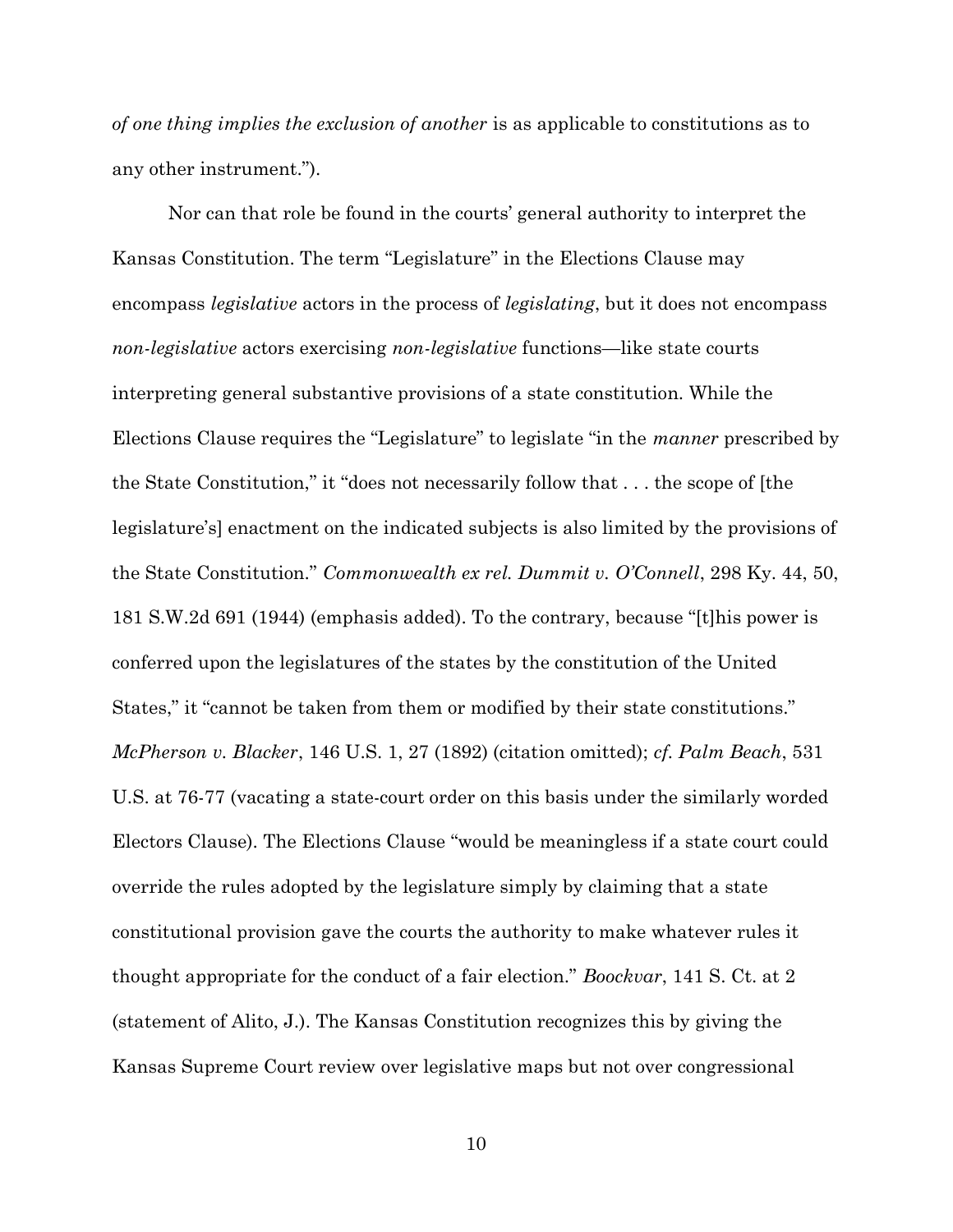maps. But even if there were a "conflict between the [Kansas] Constitution and the Elections Clause, the State Constitution must give way." Ariz. State Legislature, 576 U.S. at 827 (Roberts, C.J., dissenting).

The Kansas Supreme Court's opinion in Parsons v. Ryan, 144 Kan. 370, 60 P.2d 910 (1936), explains why the courts have no role to play in evaluating laws governing federal elections. In that case, the Kansas Supreme Court reviewed a law that the Kansas Legislature had enacted pursuant to its authority under the U.S. Constitution's Electors Clause.4 Just as the Elections Clause does for congressional elections, the Electors Clause delegates the power to regulate the election of presidential electors to the state "Legislature." U.S. Const. art II, § 1. The challengers in Parsons argued that "all election laws are but exercises of the police power and as such subject to constitutional restrictions" under the Kanas Constitution. Parsons, 60 P.2d at 912. The Kansas Supreme Court was "not persuaded." Id. As the Court explained, "the Federal Constitution commands the state Legislature to direct the manner of choosing electors." Id. Once the Kansas Legislature has done so, the "manner selected by the Legislature may not be set aside by the courts" based on restrictions in the Kansas Constitution. Id. (emphasis added). If the election law "is to be changed, it must be by the Legislature, not by th[e] court." Id. The same is true of SB 355 under the Elections Clause.

<sup>4</sup> The Electors Clause provides that "[e]ach State shall appoint, in such Manner as the Legislature thereof may direct, a Number of Electors, equal to the whole Number of Senators and Representatives to which the State may be entitled in the Congress." U.S. Const. art. II, § 1 (emphasis added).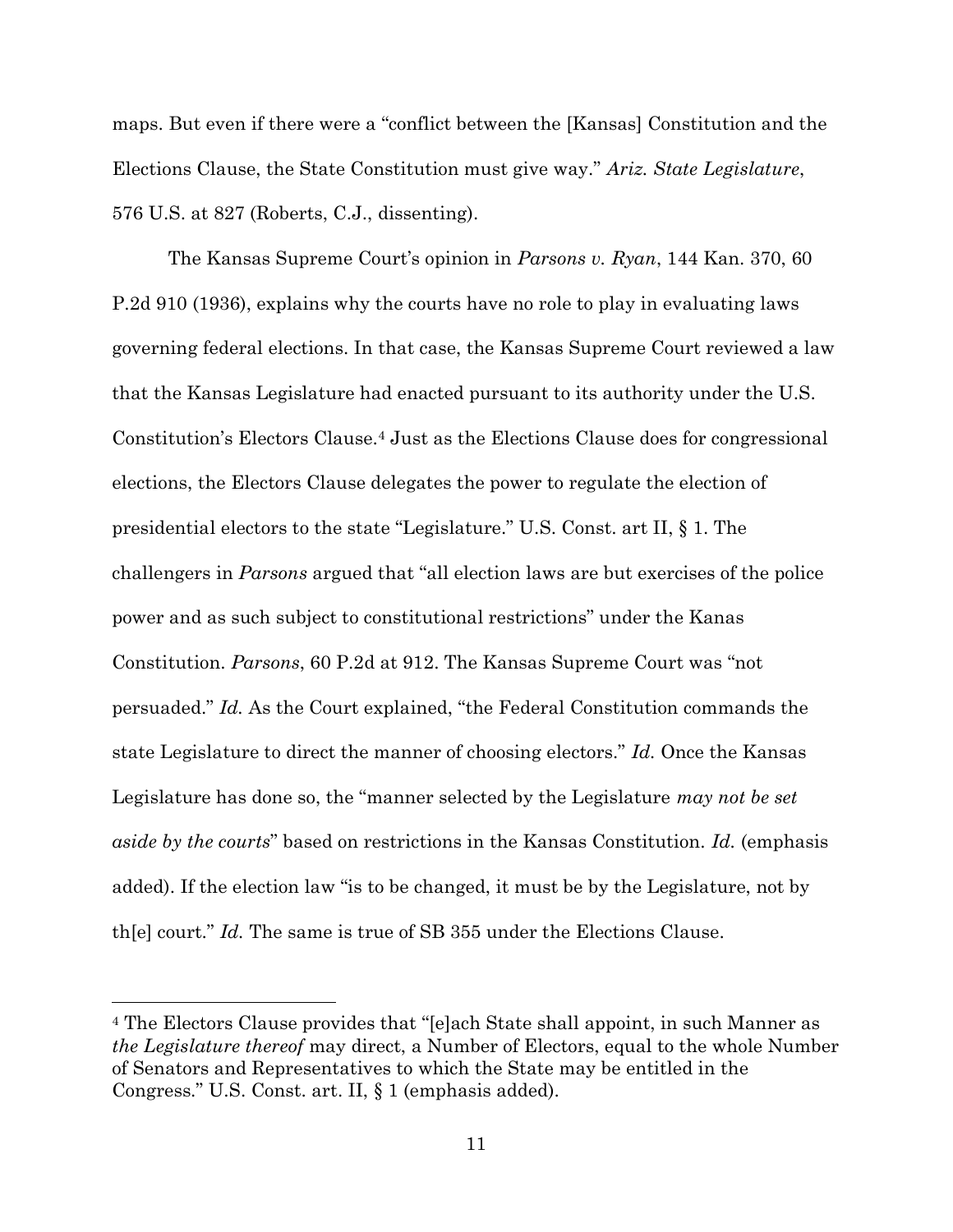Numerous other state supreme courts interpreting both the Elections and Electors Clauses have recognized that a state constitution may not "impose a restraint upon the power of prescribing the manner of holding [federal] elections which is given to the legislature by the constitution of the United States." In re Plurality Elections, 15 R.I. 617, 8 A. 881, 882 (1887); see, e.g., State ex rel. Beeson v. Marsh, 150 Neb. 233, 246, 34 N.W.2d 279 (1948) (A Nebraska Constitution "provision may not operate to 'circumscribe the legislative power' granted by the Constitution of the United States."); Dummit, 298 Ky. at 50 (rejecting the notion that legislatively enacted election rules may be "limited by the provisions of the State Constitution"); Wood v. State, 169 Miss. 790, 142 So. 747, 755 (1932) (Ethridge, J., specially concurring) ("The Constitution having given Congress the power to make laws and alter laws, by implication, necessarily excludes every other power than Congress from disturbing what the state Legislature has enacted."); In re Opinions of Justices, 45 N.H. 595, 605 (1864) ("[T]he legislature, under the Constitution of the United States which gives them authority to prescribe the place of holding elections for Representatives in Congress, exercise[s] that authority untrammeled by the provision of the State constitution."); State v. Williams, 49 Miss. 640, 665-66 (1873) (holding that the Mississippi Constitution could not limit the state legislature's authority under the Elections Clause to determine when congressional elections would be held); cf. McClendon v. Slater, 554 P.2d 774, 776 (1976) (noting the only limits on legislative power were in the federal constitution and the state's "'initiative' and the 'referendum' processes").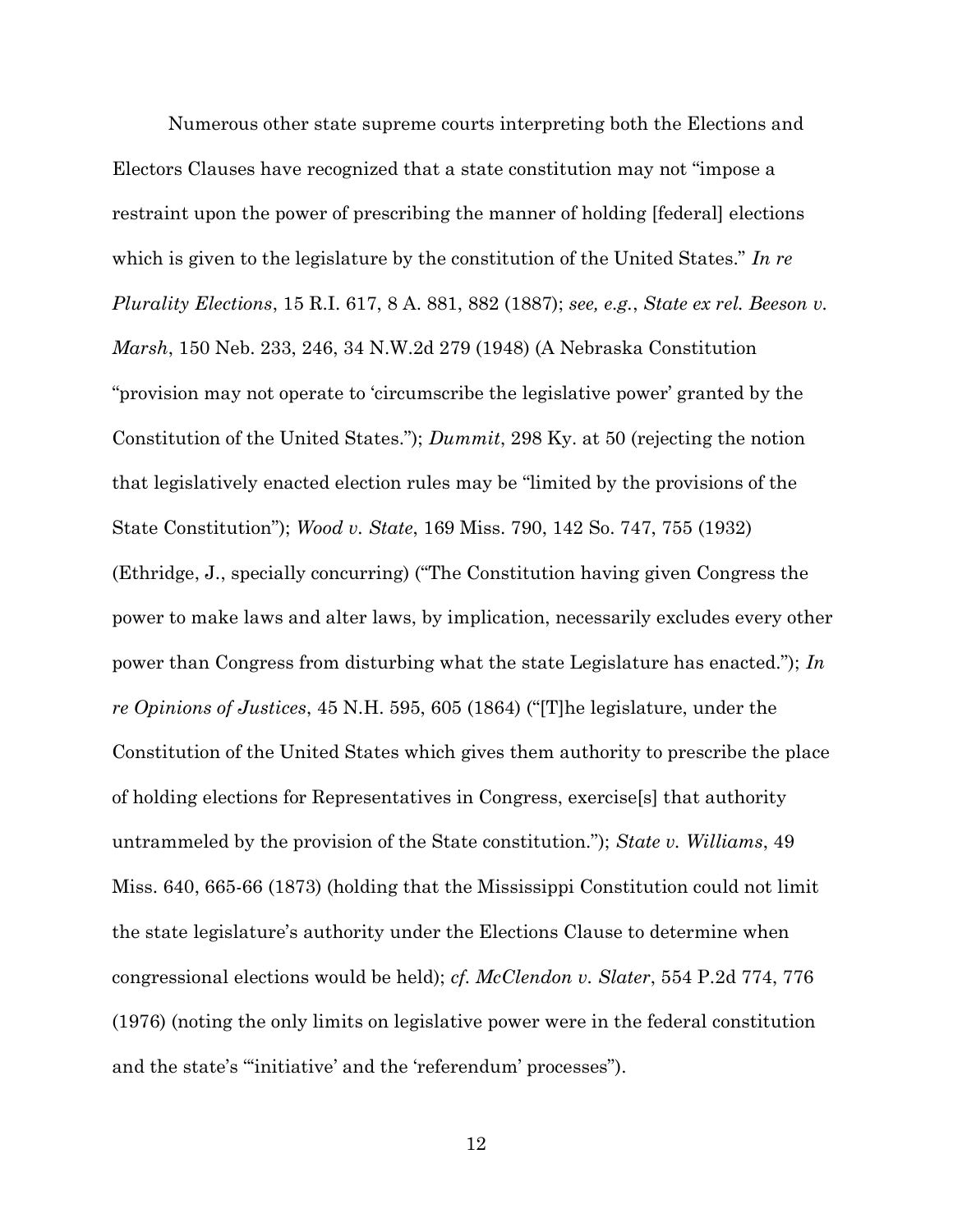So too have federal courts. See, e.g., Carson v. Simon, 978 F.3d 1051, 1060 (8th Cir. 2020) ("A legislature's power in this area is such that it 'cannot be taken from them or modified' even through 'their state constitutions.'" (citation omitted)); PG Pub. Co. v. Aichele, 902 F. Supp. 2d 724, 748 (W.D. Pa. 2012) (The legislature's "authority is not circumscribed by the Pennsylvania Constitution.").

Pursuant to the Elections Clause, "the state courts do not have a blank check to rewrite state election laws for federal elections." Democratic Nat'l Comm., 141 S. Ct. at 34 n.1 (Kavanaugh, J., concurring in denial of application to vacate stay). For state courts to exercise such authority would contravene the Framers' choice to give the power to regulate federal elections to the state "Legislature"—the branch of state government that is most responsive to the people. The Framers frequently recognized that the legislature is the branch of state government that is most democratically accountable. See, e.g., Federal Farmer No. 12, Jan. 12, 1788 ("[S]o far as regulations as to elections cannot be fixed by the constitution, they ought to be left to the state legislatures, they coming far nearest to the people themselves . . . ."); Brutus No. 4, Nov. 29, 1787 (explaining that in "the state legislatures, . . . the people are not only nominally but substantially represented"). Courts inserting themselves into the congressional redistricting process would be "unaccountable entities stripping power from the legislatures." Wise, 978 F.3d at 104 (Wilkinson and Agree, JJ., dissenting).

This does not mean that congressional maps enacted by the Kansas Legislature will go unchecked. As explained above, "the Framers gave Congress the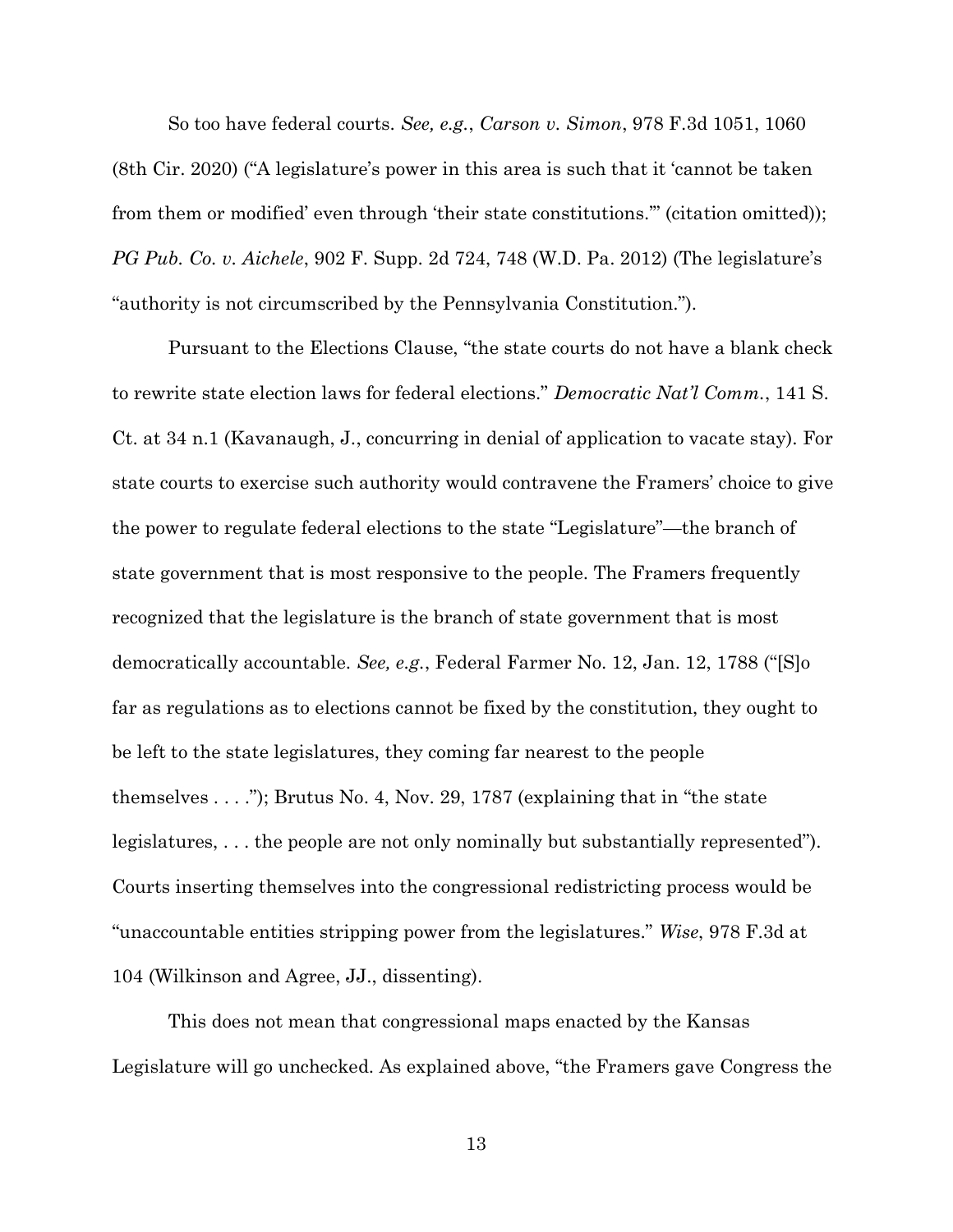power to do something about partisan gerrymandering in the Elections Clause." Rucho, 139 S. Ct. at 2508. Dissatisfied Kansas voters "may seek Congress' correction of regulations prescribed by state legislatures." Ariz. State Legislature, 576 U.S. at 824. And "Congress has regularly exercised its Elections Clause power, including to address partisan gerrymandering." Rucho, 139 S. Ct. at 2495 (listing multiple federal statutes, including several aimed at curbing gerrymandering); see id. at 2508 ("T]he avenue for reform established by the Framers, and used by Congress in the past, remains open."). Furthermore, federal courts have the authority in "two areas—one-person, one-vote and racial gerrymandering"—to address "at least some issues that could arise from a State's drawing of congressional districts." Id. at 2495-96.5 The U.S. Constitution provides specific avenues for the review of congressional district maps. State court is not one of them.

In sum, this Court's adjudication of the validity of SB 355—a legislatively enacted congressional redistricting plan—would violate the Elections Clause. The case should be dismissed for lack of jurisdiction.

### II. Plaintiffs Fail To State A Claim Upon Which Relief Can Be Granted.

Plaintiffs raise two types of claims. Their first, second, third, and fourth claims assert various bases for a political gerrymandering claim under the Kansas Constitution, and their fifth claim asserts unconstitutional racial vote dilution under the Kansas Constitution. Neither type of claim is viable. Political

<sup>5</sup> In 28 U.S.C. § 2284, Congress specifically provided for review of "the apportionment of congressional districts" by a panel of three federal judges.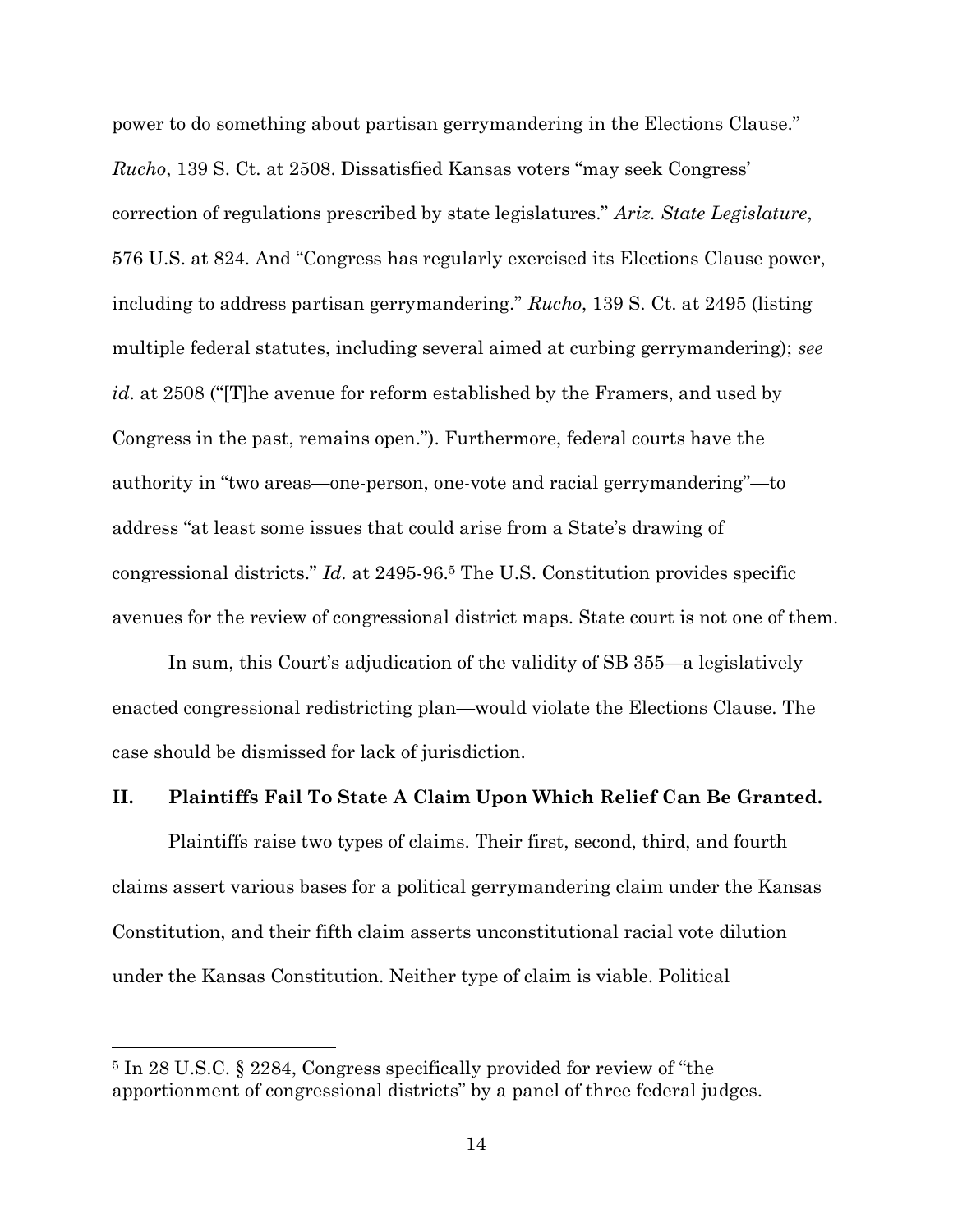gerrymandering claims are not justiciable under the Kansas Constitution, and Plaintiffs have failed to allege unconstitutional racial vote dilution. All of Plaintiffs' claims should be dismissed pursuant to K.S.A. 60-212(b)(1) and (6).

#### A. Plaintiffs' Political Gerrymandering Claims Are Nonjusticiable.

Even if this Court could entertain Plaintiffs' challenge to SB 355, dismissal of Plaintiffs' political gerrymandering claims would nonetheless be warranted. As under the U.S. Constitution, "partisan gerrymandering claims present political questions beyond the reach of" Kansas courts under the Kansas Constitution. Rucho, 139 S. Ct. at 2506. Because they are nonjusticiable, Plaintiffs' political gerrymandering claims should be dismissed.

A "political question is required to be left unanswered by the judiciary, i.e., is 'nonjusticiable.'" Gannon v. State, 298 Kan. 1107, 1135, 319 P.3d 1196 (2014). This requirement "is based upon the doctrine of separation of powers and the relationship between the judiciary and the other branches or departments of government." Leek v. Theis, 217 Kan. 784, 813, 539 P.2d 304 (1975). In Baker v. Carr, the U.S. Supreme Court "identified and set forth six characteristics or elements one or more of which must exist to give rise to a political question." Gannon, 298 Kan. at 1137 (quoting Leek, 217 Kan. at 813). Those factors are:

a textually demonstrable constitutional commitment of the issue to a coordinate political department; or lack of judicially discoverable and manageable standards for resolving it; or the impossibility of deciding without an initial policy determination of a kind clearly for nonjudicial discretion; or the impossibility of a court's undertaking independent resolution without expressing lack of the respect due coordinate branches of government; or an unusual need for unquestioning adherence to a political decision already made; or the potentiality of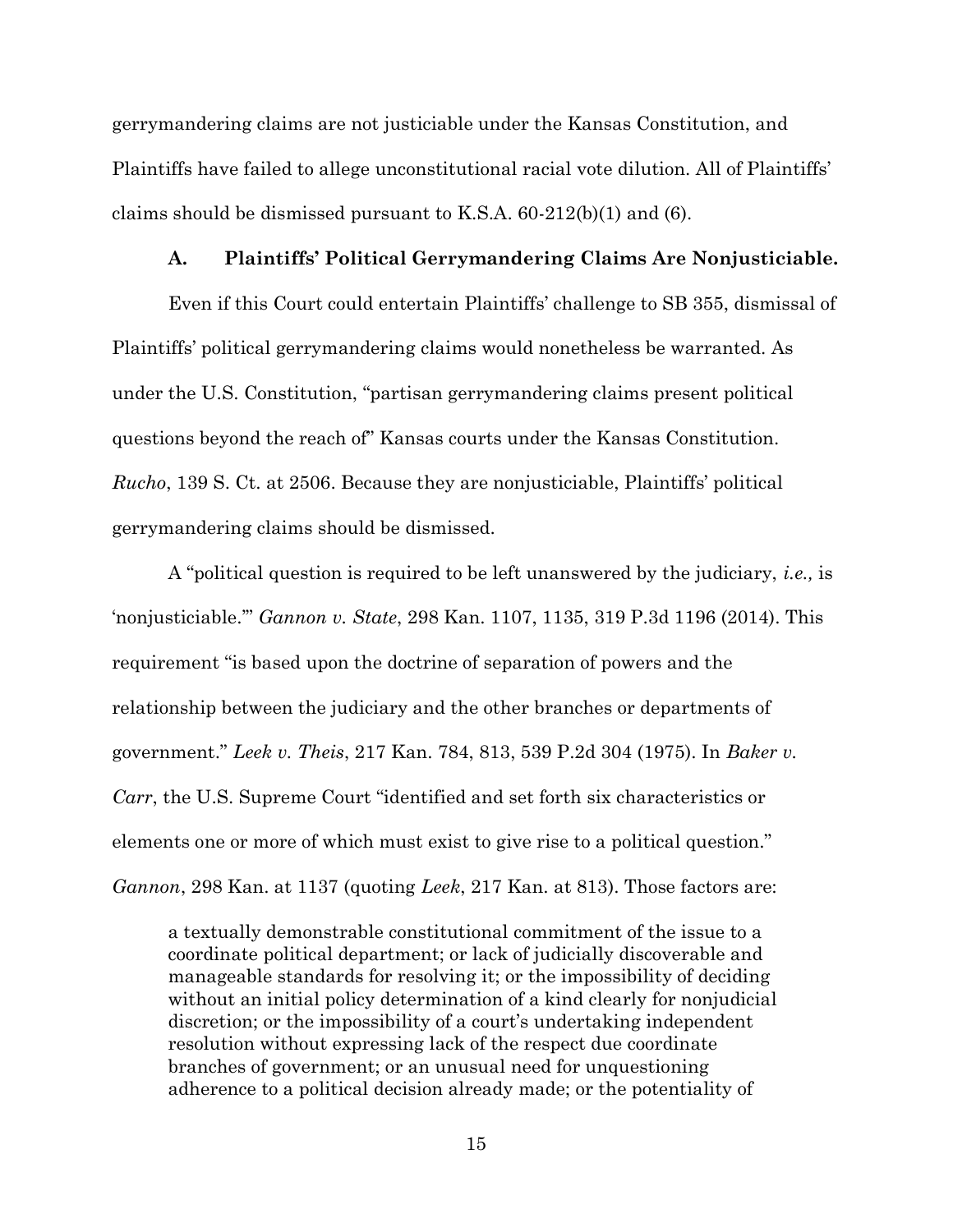embarrassment from multifarious pronouncements by various departments on one question.

Leek, 217 Kan. at 813 (quoting Baker v. Carr, 369 U.S. 186, 217 (1962)). The Kansas Supreme Court "has previously applied the Baker v. Carr factors" in assessing whether a case presents a nonjusticiable political question. *Gannon*, 298 Kan. at 1138; see also, e.g., Kansas Bldg. Indus. Workers Comp. Fund v. State, 302 Kan. 656, 668, 359 P.3d 33 (2015) ("[W]e will continue to view the political question doctrine through Baker's lens."); Leek, 217 Kan. at 813-16 (also applying the Baker factors to find a political question nonjusticiable).

Applying the *Baker v. Carr* standards, the U.S. Supreme Court recently confirmed that "partisan gerrymandering claims present political questions beyond the reach of the federal courts." Rucho, 139 S. Ct. at 2506-07. The Court stressed that redistricting has long been "a critical and traditional part of politics in the United States." Id. at 2498 (quoting Davis v. Bandemer, 478 U.S. 109, 145 (1986) (O'Connor, J., concurring in the judgment)). "To hold that legislators cannot take partisan interests into account when drawing district lines would essentially countermand the Framers' decision to entrust districting to political entities." Id. at 2497.

The Court explained that "[a]mong the political question cases [it] has identified are those that lack 'judicially discoverable and manageable standards for resolving [them].'" Id. at 2494 (quoting Baker, 369 U.S. at 217). Political gerrymandering cases, the Court concluded, fit squarely within that category of cases. "[T]here are no legal standards discernible in the Constitution" for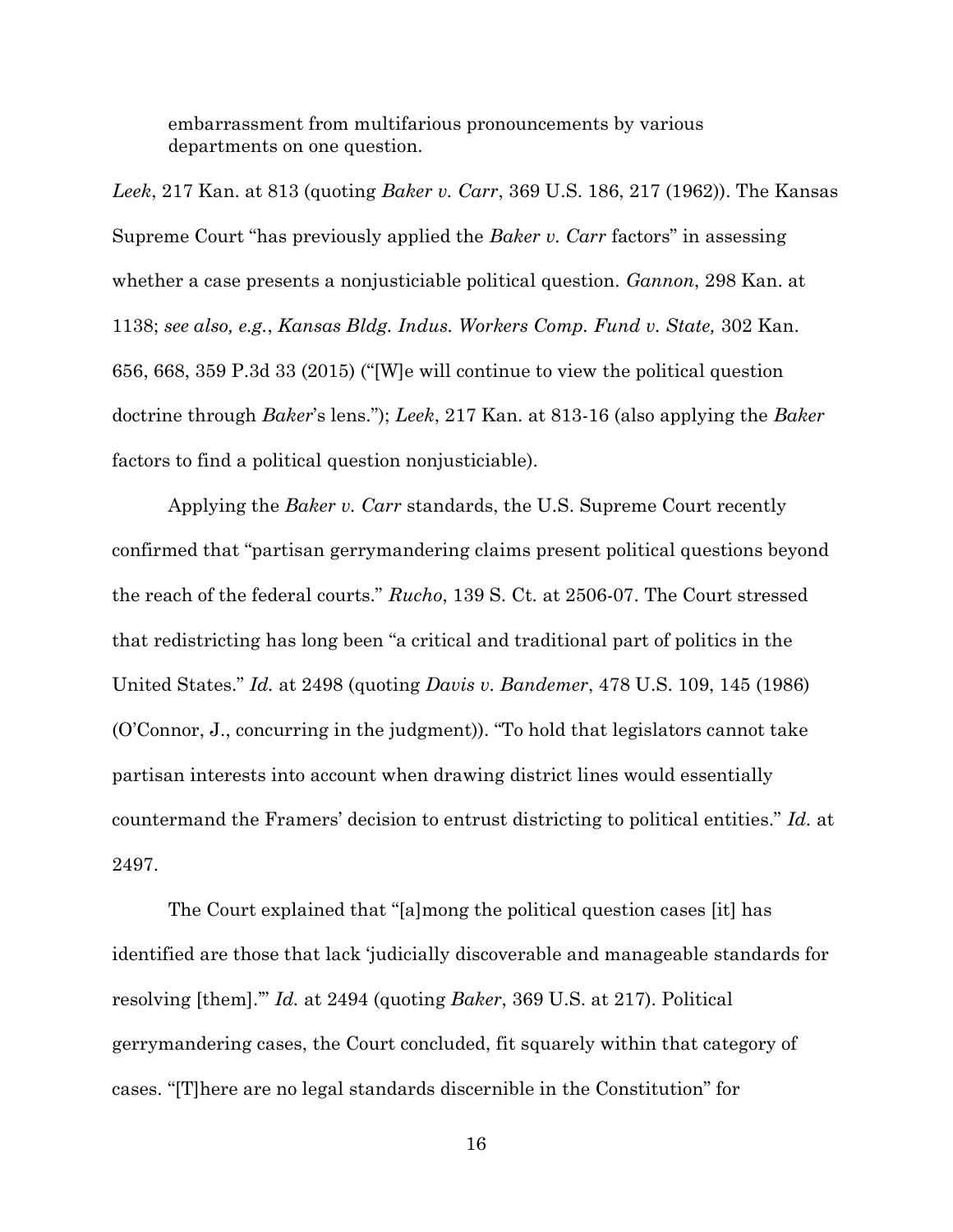adjudicating political gerrymandering claims, "let alone limited and precise standards that are clear, manageable, and politically neutral." Id. at 2500. "Any judicial decision on what is 'fair' in this context would be an 'unmoored determination' of the sort characteristic of a political question." Id. (quoting Zivotofsky v. Clinton, 566 U.S. 189, 196 (2012)). The Court emphasized that "it is not even clear what fairness looks like in this context." Id. Nor is it clear how courts might "answer the determinative question: 'How much is too much?'" Id. at 2501. As the Court explained, "asking judges to predict how a particular districting map will perform in future elections risks basing constitutional holdings on unstable ground outside judicial expertise." Id. at 2503-04. This is in part because voters may "prefer one candidate over another" for any number of reasons, and "their preferences may change." Id. at 2503.

Plaintiffs invite this Court to find (for the first time) in the Kansas Constitution what the U.S. Supreme Court could not find in the U.S. Constitution. This Court should decline that invitation. As under the U.S. Constitution, "[u]nder the Kansas case-or-controversy requirement, courts require that . . . issues not present a political question." Gannon, 298 Kan. at 1119. And as under the U.S. Constitution, a case that "lack[s] . . . judicially discoverable and manageable standards for resolving it" presents nonjusticiable political questions under the Kansas Constitution. Leek, 217 Kan. at 813 (quoting Baker, 369 U.S. at 217). Political gerrymandering cases fit squarely within this category.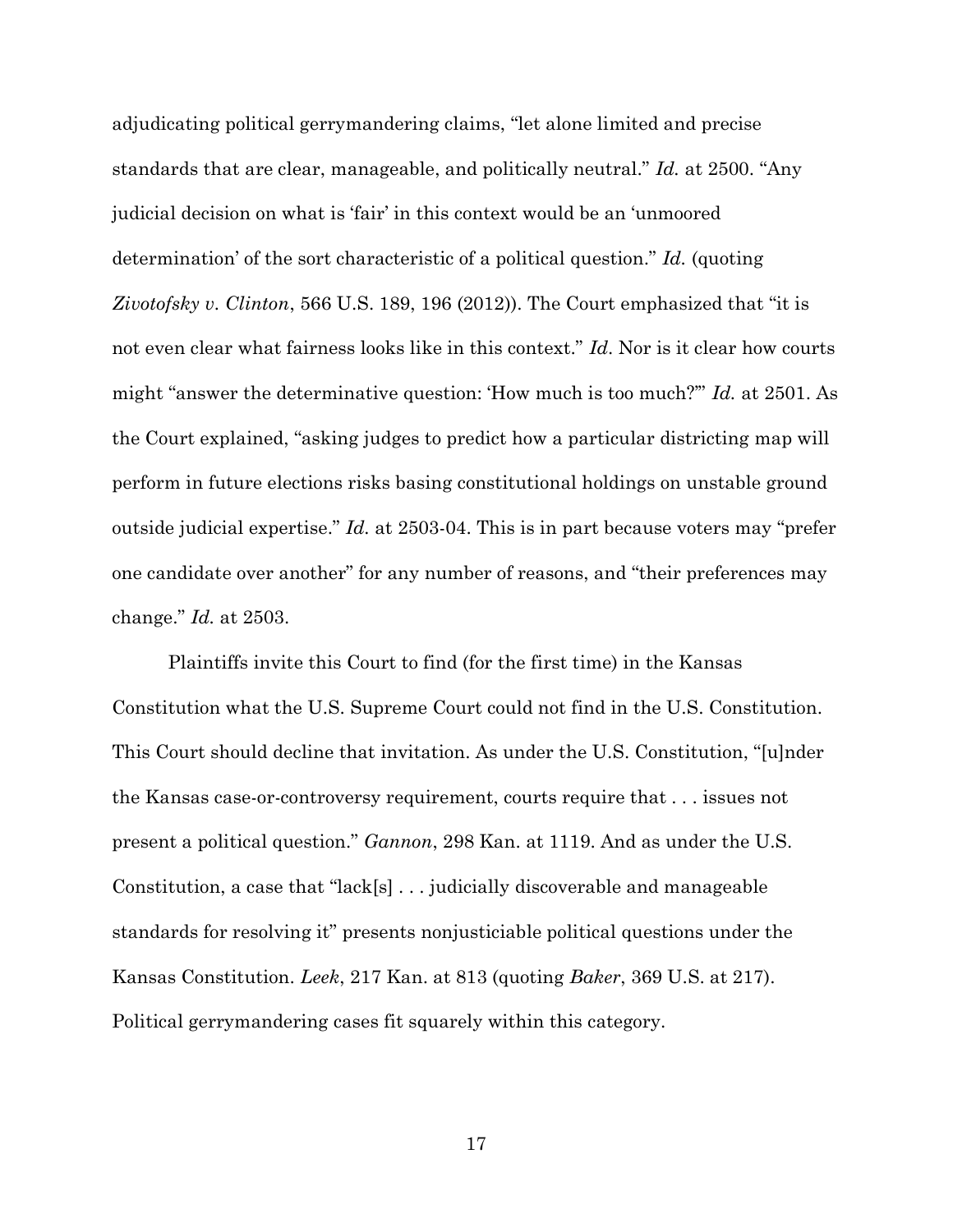As the Kansas Supreme Court has reiterated time and again, "[t]he reality is that districting inevitably has and is intended to have substantial political consequences." In re Stovall (Stovall II), 273 Kan. 731, 734, 45 P.3d 855 (2002) (quoting Gaffney v. Cummings, 412 U.S. 735, 753 (1973)); see also Stephan I, 245 Kan. at 128; In re House Bill No. 2620, 225 Kan. 827, 840, 595 P.2d 334 (1979). Redistricting "must be formulated primarily by the legislative process with all of its political trappings and necessary compromises." In re Senate Bill No. 220, 225 Kan. 628, 634, 593 P.2d 1 (1979). "Politics and political considerations are" therefore "inseparable from districting and apportionment." House Bill No. 2620, 225 Kan. at 840 (quoting Gaffney, 412 U.S. at 753). Put simply, the "opportunity to control the drawing of electoral boundaries through the legislative process of apportionment is a critical and traditional part of politics in the United States." Rucho, 139 S. Ct. at 2498 (quoting Bandemer, 478 U.S. at 145 (O'Connor, J., concurring in the judgment)).

The redistricting process—committed to the political branches—necessarily contains "an element of discretion." Harris, 192 Kan. at 205. And the exercise of that discretion necessarily has political consequences. The "choice to draw a district line one way, not another, always carries some consequence for politics, save in a mythical State with voters of every political identity distributed in an absolutely gray uniformity." *Vieth v. Jubelirer*, 541 U.S. 267, 343 (2004) (Souter, J., dissenting). Even "traditional criteria such as compactness and contiguity 'cannot promise political neutrality," as "a decision under these standards would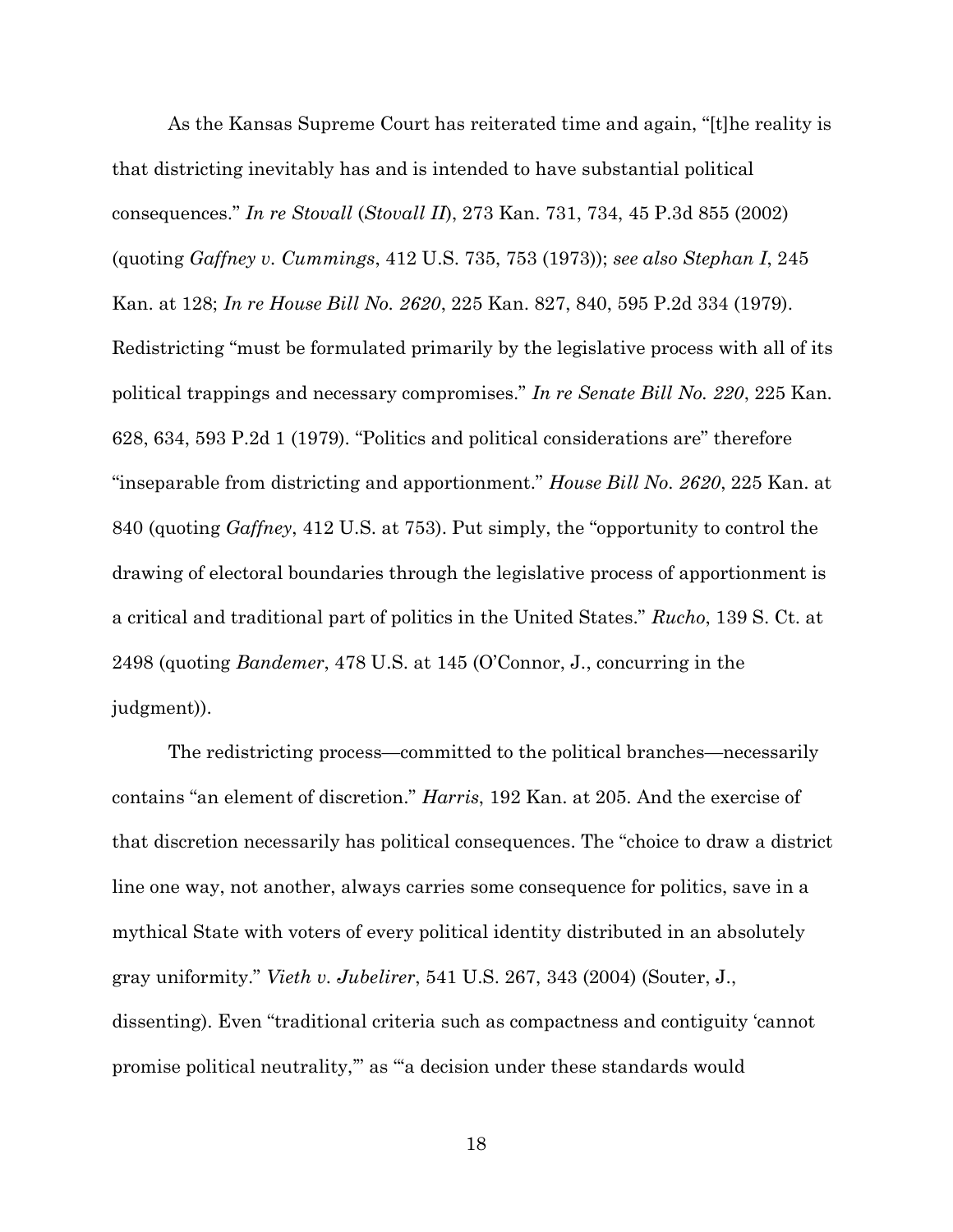unavoidably have significant political effect, whether intended or not." Rucho, 139 S. Ct. at 2500 (quoting Vieth, 541 U.S. at 308-09 (Kennedy, J., concurring in the judgment)). Furthermore, the Kansas Supreme Court has recognized that "safely retaining seats for the political parties" is a "legitimate political goal" in redistricting. In re Stovall (Stovall I), 273 Kan. 715, 722, 44 P.3d 1266 (2002) (citing Easley v. Cromartie, 532 U.S. 234, 239 (2001)). A new redistricting scheme "may pit incumbents against one another or make very difficult the election of the most experienced legislator." Stovall II, 273 Kan. at 734 (quoting Gaffney, 412 U.S. at 753). It is not the role of the courts to override the discretionary determinations of the political branches and "declare [a] reapportionment plan void because it allegedly creates inconvenience, is unfair, or is inequitable." In re Stephan (Stephan II), 251 Kan. 597, 609, 836 P.2d 574 (1992); see Stephan I, 245 Kan. at 128 ("Though we might have drawn district lines differently, we cannot substitute our judgment for that of the legislature.").

There is no manageable standard by which Kansas courts can adjudicate political gerrymandering claims. "[I]t is not even clear what fairness looks like in this context," nor is it clear how to determine how much unfairness "is too much." Rucho, 139 S. Ct. at 2500-01. One reason for this is that claims of political gerrymandering are necessarily based on predictions about how voters will act in future elections. And those predictions are difficult to make. See House Bill No. 2620, 225 Kan. at 840 (deeming political gerrymandering accusations "speculative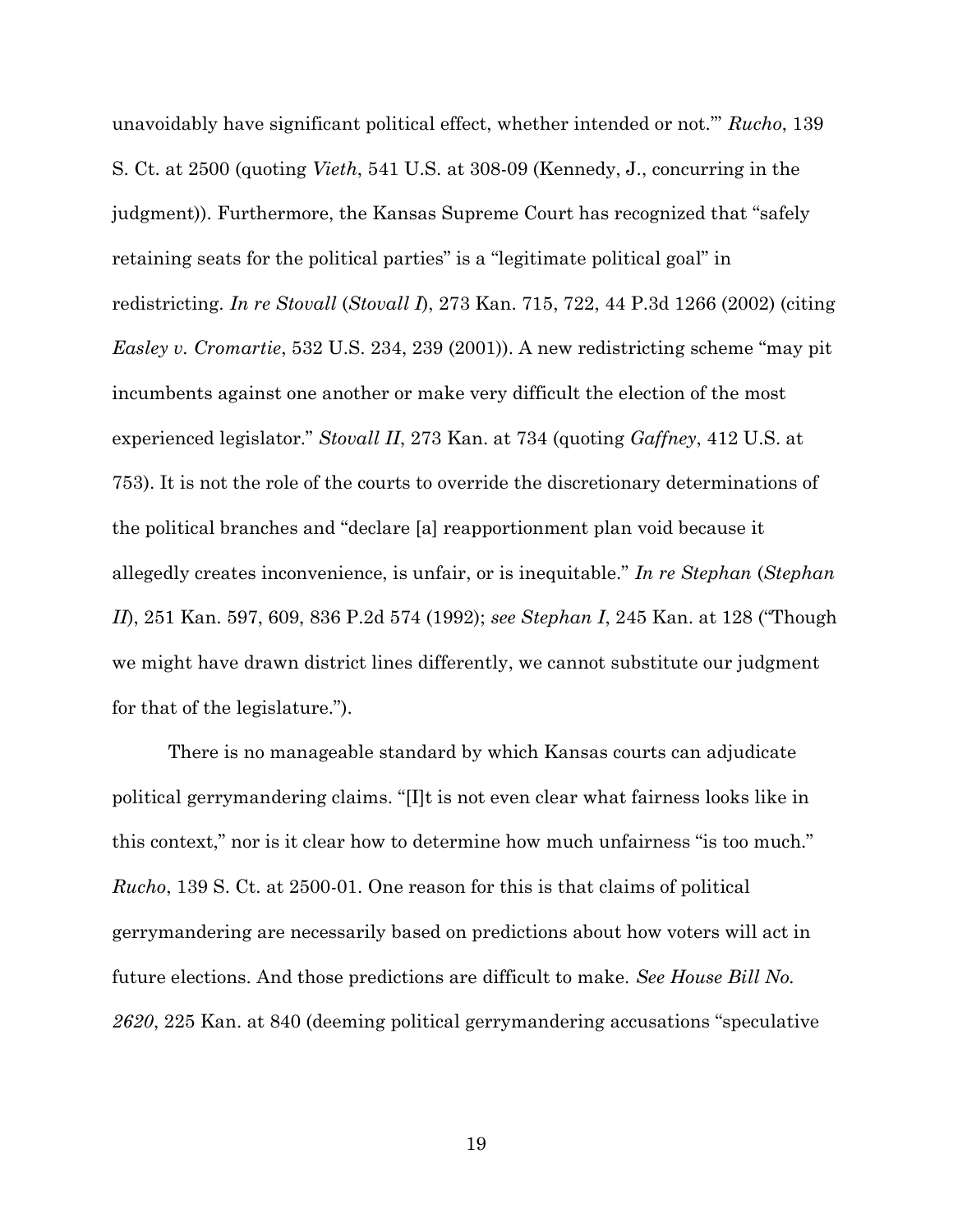at best" because "[t]ime alone will tell . . . whether a Republican representative will replace one of the two Democratic representatives").

To make matters more complicated, "[p]olitical affiliation is not an immutable characteristic." Vieth, 541 U.S. at 287 (plurality opinion). "[V]oters can and often do—move from one party to the other." Bandemer, 478 U.S. at 156 (O'Connor, J., concurring in the judgment). And "even within a given election, not all voters follow the party line." Vieth, 541 U.S. at 287 (plurality opinion). As the Kansas Supreme Court has explained, it "is difficult if not impossible to consider political profiles in apportionment cases for the profiles depend in large part on voting patterns which change with the personalities of the candidates." House Bill No. 2620, 225 Kan. at 839. Voters' preferences "depend on the issues that matter to them, the quality of the candidates, the tone of the candidates' campaigns, the performance of an incumbent, national events or local issues that drive voter turnout, and other considerations." Rucho, 139 S. Ct. at 2503. Recognizing a political gerrymandering claim would require this Court "to indulge a fiction—that partisan affiliation is permanent and invariably dictates how a voter casts every ballot." Johnson v. Wis. Elections Comm'n, 399 Wis. 2d 623, 657, 967 N.W.2d 469 (2021).

The results of past elections are not always helpful "to predicting future ones." Harper v. Hall, 2022-NCSC-17, ¶ 247 (Newby, J., dissenting). For courts to "strike down apportionment plans on the basis of their prognostications as to the outcome of future elections or future apportionments invites 'findings' on matters as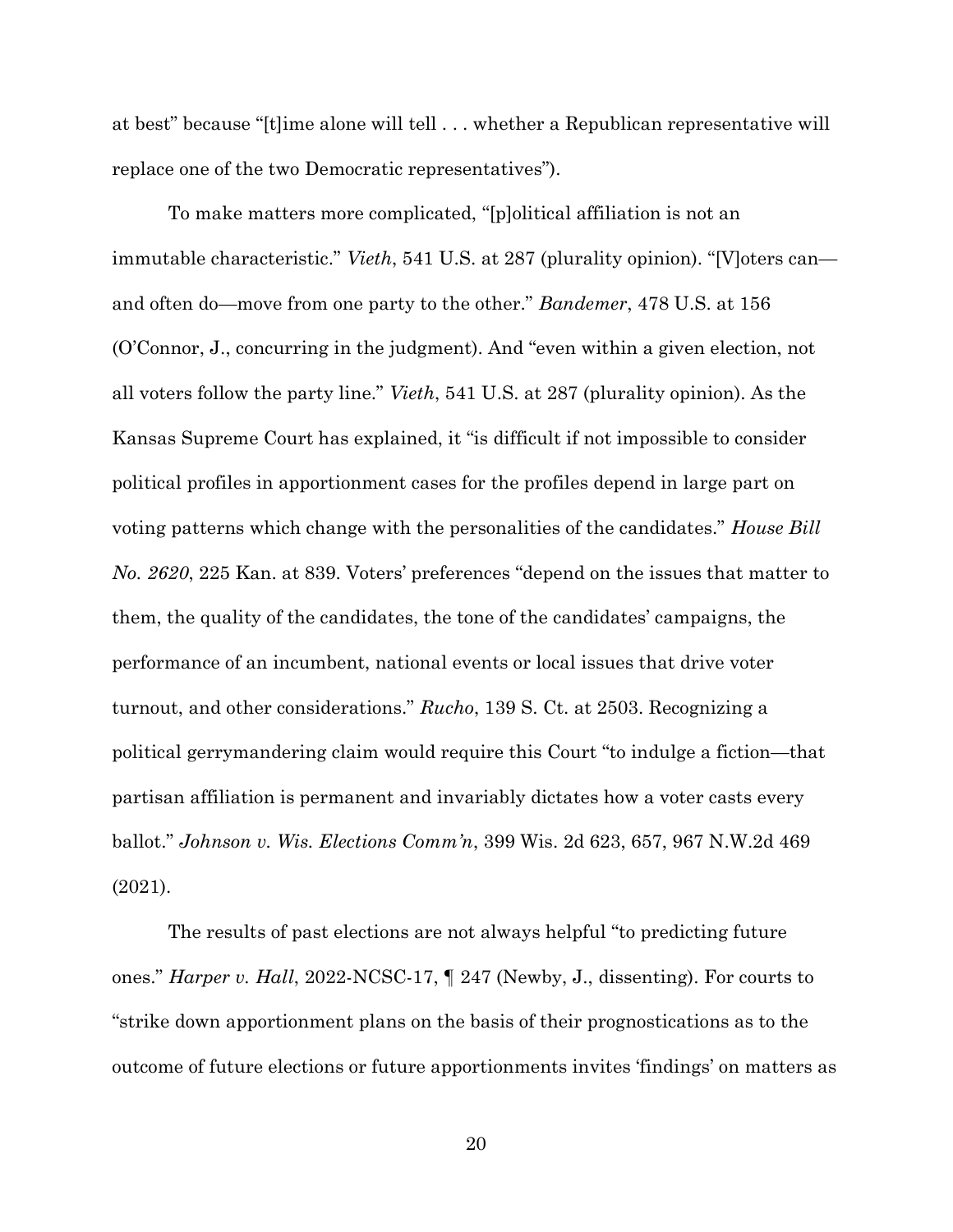to which neither judges nor anyone else can have any confidence." Bandemer, 478 U.S. at 160 (O'Connor, J., concurring in the judgment).

There are no "historical precedents to delineate judicially discoverable and manageable standards for resolving the issues at bar." VanSickle v. Shanahan, 212 Kan. 426, 439, 511 P.2d 223 (1973). While the Kansas Supreme Court has previously faced charges that state legislative redistricting maps constituted improper political gerrymanders, it has "never struck down a partisan gerrymander as unconstitutional." Rucho, 139 S. Ct. at 2507; see Senate Bill No. 220, 225 Kan. at 637 ("The objection to the bill on the ground that there was partisan political gerrymandering in redistricting the senatorial districts does not reveal a fatal constitutional flaw absent a showing of an equal protection violation."); House Bill No. 2620, 225 Kan. at 837-41 (rejecting "political gerrymandering" challenges); Stephan II, 251 Kan. at 607 (same); Stephan I, 245 Kan. at 128 (same). What Plaintiffs seek is "an unprecedented expansion of judicial power." Rucho, 139 S. Ct. at 2507.

This lack of historical precedent is all the more striking given that "[p]artisan gerrymandering is nothing new" in Kansas. Id. at 2494. Indeed, the practice of considering politics in districting dates back to the drawing of the very first state representative district lines in Kansas. The 1859 Wyandotte Convention not only gave birth to the Kansas Constitution, it also drew the first legislative districts in Kansas. Those districts—drawn by the Framers of the Kansas Constitution—were adopted over strident objections of political gerrymandering. One opponent of the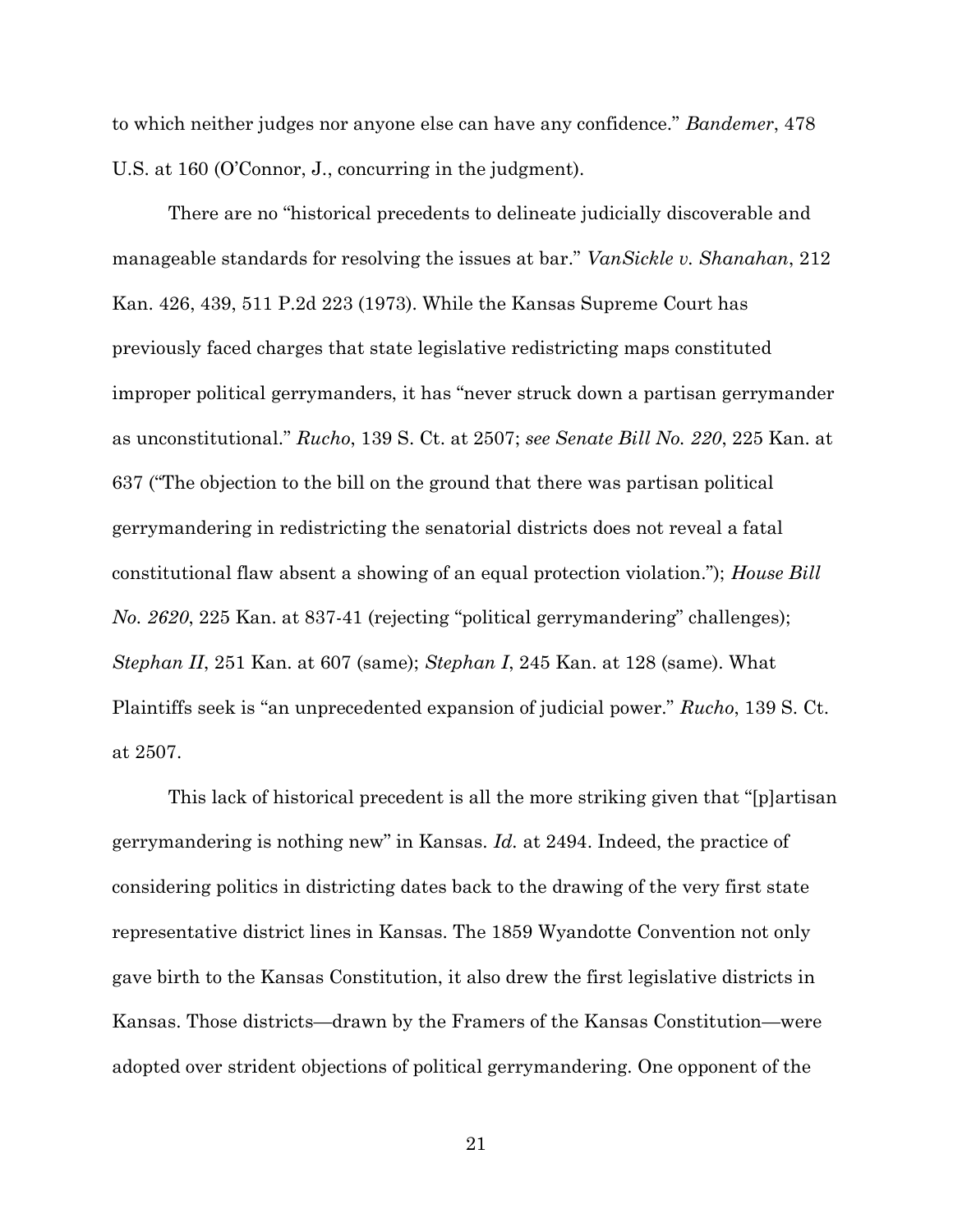apportionment scheme argued that it would "so gerrymander as to disenfranchise all the Democratic counties except two . . . in order to secure an overwhelming Republican majority in the Legislature." Wyandotte Convention Proceedings at 478. Another opponent proposed in jest that the Convention simply pass a resolution stating that "every species of political skullduggery must be resorted to" and "regard for the interests of the Republican party and disregard for the interests of the people, be followed throughout this apportionment." Id. at 479-80. One observer of the proceedings noted that "[a] most exciting discussion occurred . . . over the apportionment article, which the Democrats denounced as a 'gerrymander.'" Id. at 670 (App. C-2). Another observer recorded that the apportionment scheme "caused [such a] great feeling at the time [that] the Democrats in and out of the convention howled like a Marshall county cyclone." *Id.* at 660 (App. C). And a formal protest against the apportionment charged that it was a "mere political scheme" because it grouped "counties antagonistic in interest . . . without the shadow of excuse or reason, save only to secure the triumph of the Republican party, as in the case of Johnson and Wyandotte counties being attached to Douglas county." Id. at 518-19. This "history is not irrelevant." Rucho, 139 S. Ct. at 2496. It shows that the Framers of the Kansas Constitution "were aware of electoral districting problems." Id. Yet it contains no hint that the courts or the Kansas Constitution had any role to play in policing partisan considerations, nor "any indication that the Framers had ever heard of courts doing such a thing." Id. Rather, the Framers' experience in drawing Kansas's first legislative district lines indicates that they fully understood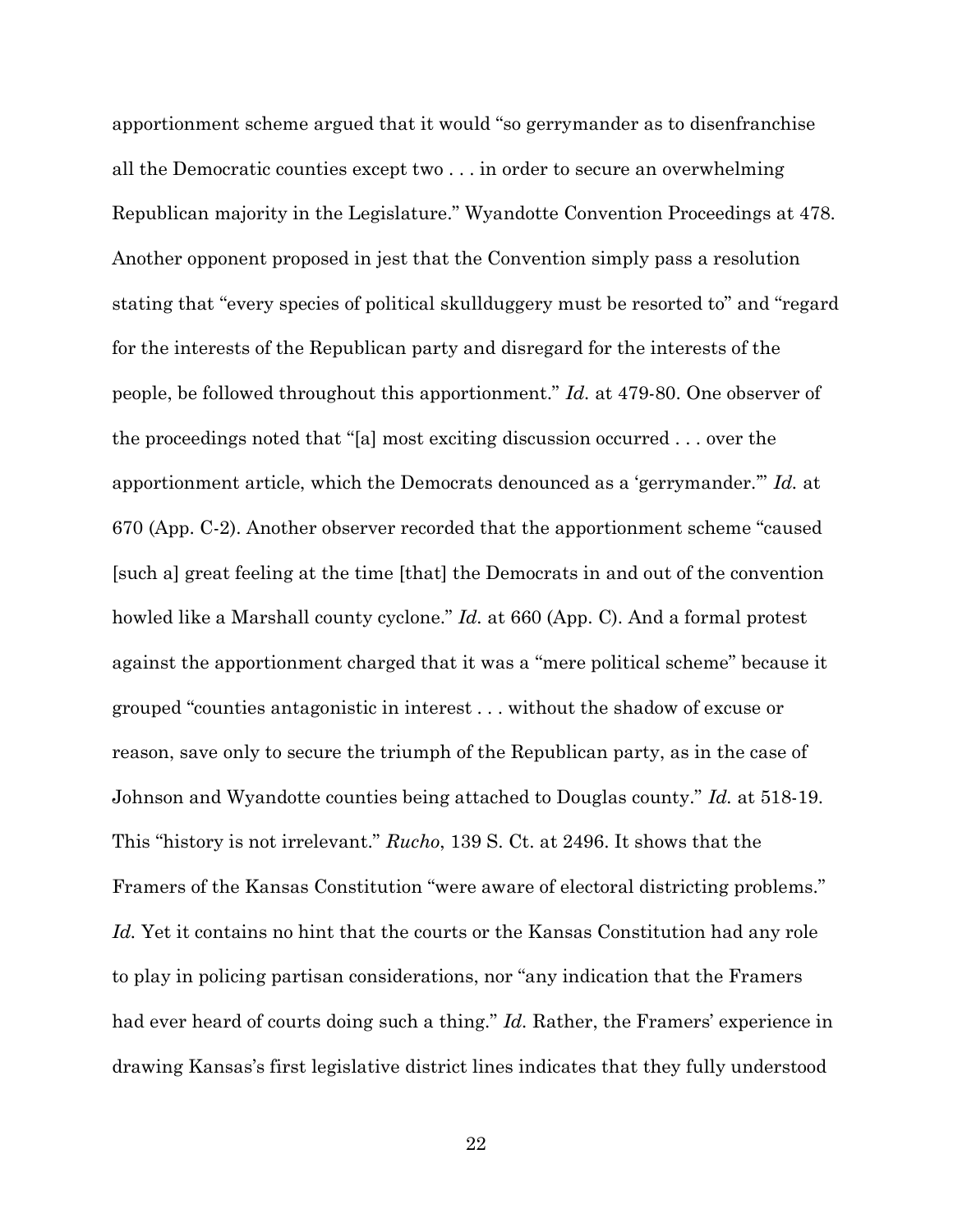that "districting inevitably has and is intended to have substantial political consequences." Stovall II, 273 Kan. at 734 (quoting Gaffney, 412 U.S. at 753).<sup>6</sup>

There is also no "specific language" in the Kansas Constitution that could provide a manageable standard for adjudicating political gerrymandering claims. Gannon, 298 Kan. at 1151. Plaintiffs allege three primary bases for their political gerrymandering claims in the Kansas Constitution: the guarantee of equal protection (Kan. Const. Bill of Rights, §§ 1-2), the right to vote (Kan. Const. Bill of Rights, §§ 1-2; art. 5, § 1), and the freedoms of speech and assembly (Kan. Const. Bill of Rights, §§ 3, 11). None of these constitutional provisions, however, has anything to say about political gerrymandering.

First, Plaintiffs assert that political gerrymandering violates equal protection. Pet. ¶¶ 117-23. The Kansas Constitution provides that "[a]ll men are possessed of equal and inalienable natural rights, among which are life, liberty, and the pursuit of happiness," and "[a]ll political power is inherent in the people, and all free governments are founded on their authority, and are instituted for their equal protection and benefit." Kan. Const. Bill of Rights, §§ 1-2. To the extent these provisions address equal protection, they are "given much the same effect" as the

<sup>6</sup> Nor is the idea that political gerrymandering presents a political question new in Kansas. A 1958 publication exploring areas for constitutional revision in Kansas explained that "[t]he courts treat the matter of reapportionment as a political question, not subject to judicial review." William H. Cape, Constitutional Revision in Kansas 29 (1958); see also Walter E. Sandelius & Ray L. Nichols, Constitutional Revision in Kansas: The Issues 4 (1960) (noting proposals for constitutional amendments to give "a court or an appointive or elective board" a role in redistricting).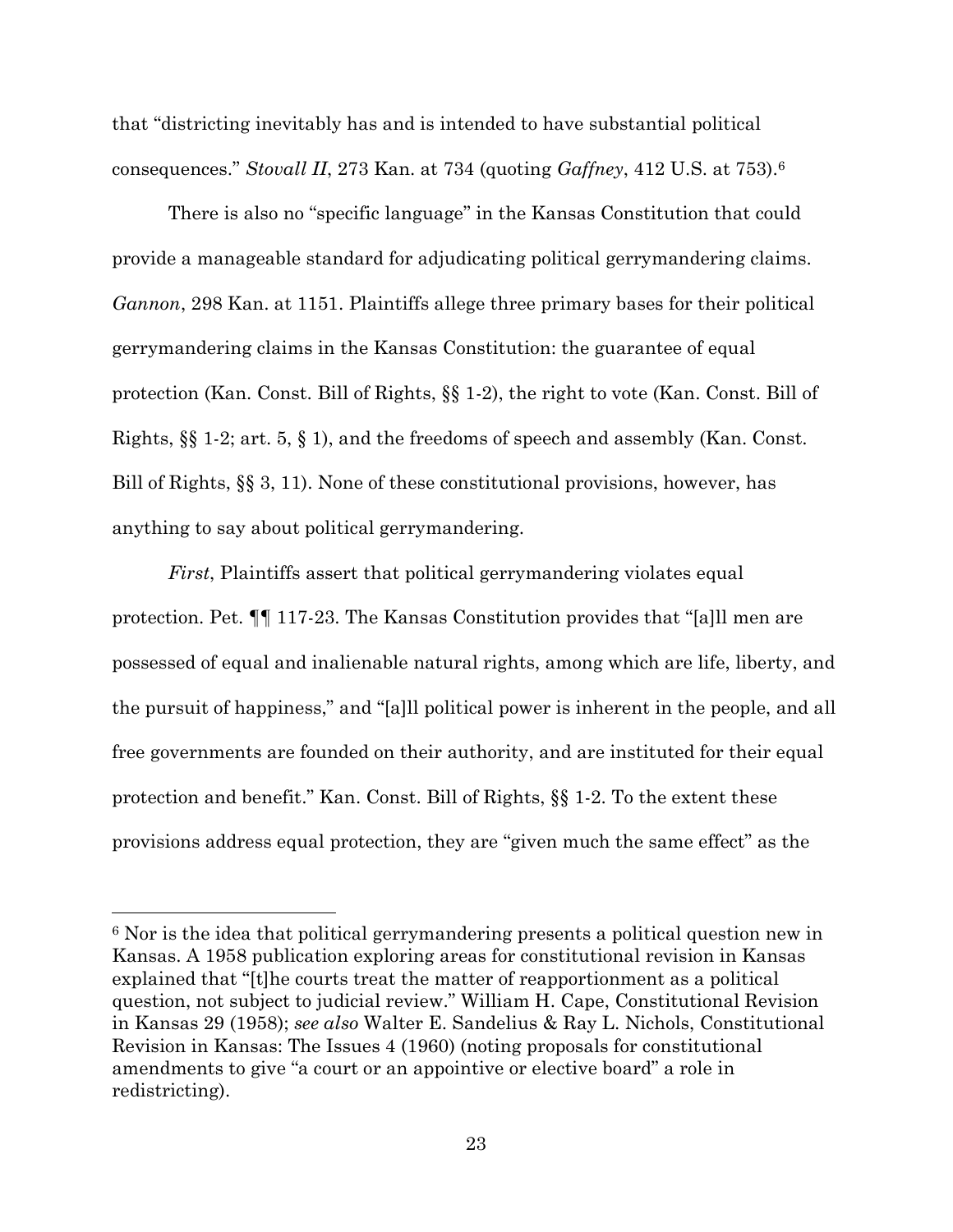Equal Protection Clause of the Fourteenth Amendment. State ex rel. Tomasic v. Kansas City, 230 Kan. 404, 426, 636 P.2d 760 (1981).<sup>7</sup>

Plaintiffs argue that SB 355 violates the Kansas Constitution's equal protection guarantee because it targets Democrats for differential treatment. Pet. ¶¶ 121-22. That argument is unavailing. "It hardly follows from the principle that each person must have an equal say in the election of representatives that a person is entitled to have his political party achieve representation in some way commensurate to its share of statewide support." Rucho, 139 S. Ct. at 2501. To the contrary, equal protection does not give people the "right to have a 'fair shot' at winning." New York State Bd. of Elections v. Lopez Torres, 552 U.S. 196, 205 (2008). Nor does it "require proportional representation as an imperative of political organization." Mobile v. Bolden, 446 U.S. 55, 75-76 (1980) (plurality opinion); see Senate Bill No. 220, 225 Kan. at 637 ("Not every majority in a state will be able to elect a majority of its senators."). Were it otherwise, "then members of every identifiable group that possesses distinctive interests and tends to vote on the basis of those interests should be able to bring similar claims." Bandemer, 478 U.S. at 147 (O'Connor, J., concurring in the judgment). There would be "simply no clear stopping point to prevent the gradual evolution of a requirement of roughly proportional representation for every cohesive political group." Id. The Kansas

<sup>7</sup> Hodes & Nauser, MDs, P.A. v. Schmidt, 309 Kan. 610, 440 P.3d 461 (2019), created a broader fundamental right to abortion than provided by the federal Constitution, but that case did not address the equal protection aspect of these provisions.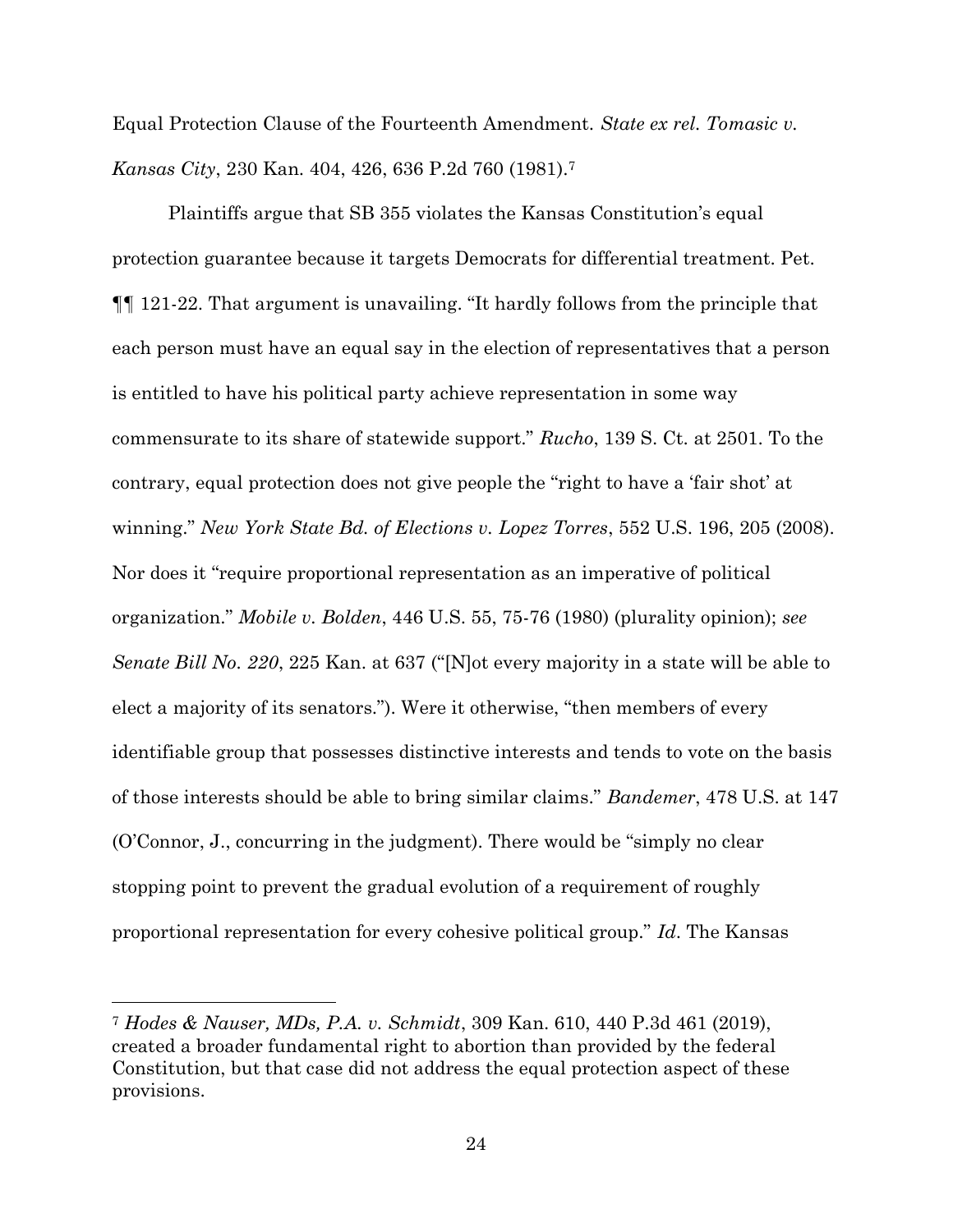Constitution's equal protection guarantee "does not supply judicially manageable standards for resolving purely political gerrymandering claims." Id. Other courts have concluded similarly under their own constitutions' equal protection guarantees. See Johnson, 399 Wis. 2d at 656-58; Pearson v. Koster, 359 S.W.3d 35, 41-42 (Mo. 2012); cf. Harper, 2022-NCSC-17, ¶ 295 (Newby, J., dissenting) ("[P]artisan gerrymandering has no significant impact upon the right to vote on equal terms under the one-person, one-vote standard.").<sup>8</sup>

Second, Plaintiffs assert that political gerrymandering violates their right to vote. Pet. ¶¶ 104-16. The Kansas Constitution provides that "[e]very citizen of the United States who has attained the age of eighteen years and who resides in the voting area in which he or she seeks to vote shall be deemed a qualified elector." Kan. Const. art. 5, § 1. But the "right to vote does not imply that political groups have a right to be free from discriminatory impairment of their group voting strength." Bandemer, 478 U.S. at 150 (O'Connor, J., concurring in the judgment). As the Supreme Court of Missouri recognized under its own constitution, "the right to vote" does not "protect[] the right of members of a political party to not have their

<sup>8</sup> While other states have recognized political gerrymandering claims, they have often done so on the basis of unique language in their own states' constitutions that does not appear in the Kansas Constitution. See, e.g., Adams v. DeWine, 2022-Ohio-89 (relying on Article XIX, Section 1(C)(3)(a) of the Ohio Constitution, which was recently added and expressly provides that "[t]he general assembly shall not pass a plan that unduly favors or disfavors a political party or its incumbents"). Notably, the Kansas Bill of Rights was modeled after the Ohio Bill of Rights. See State v. Petersen-Beard, 304 Kan. 192, 210, 377 P.3d 1127 (2016). That Ohio recently amended its constitution to include a provision specifically prohibiting partisan gerrymandering suggests that the pre-amendment Ohio Bill of Rights—which served as the basis for the Kansas Bill of Rights—did not prohibit the practice.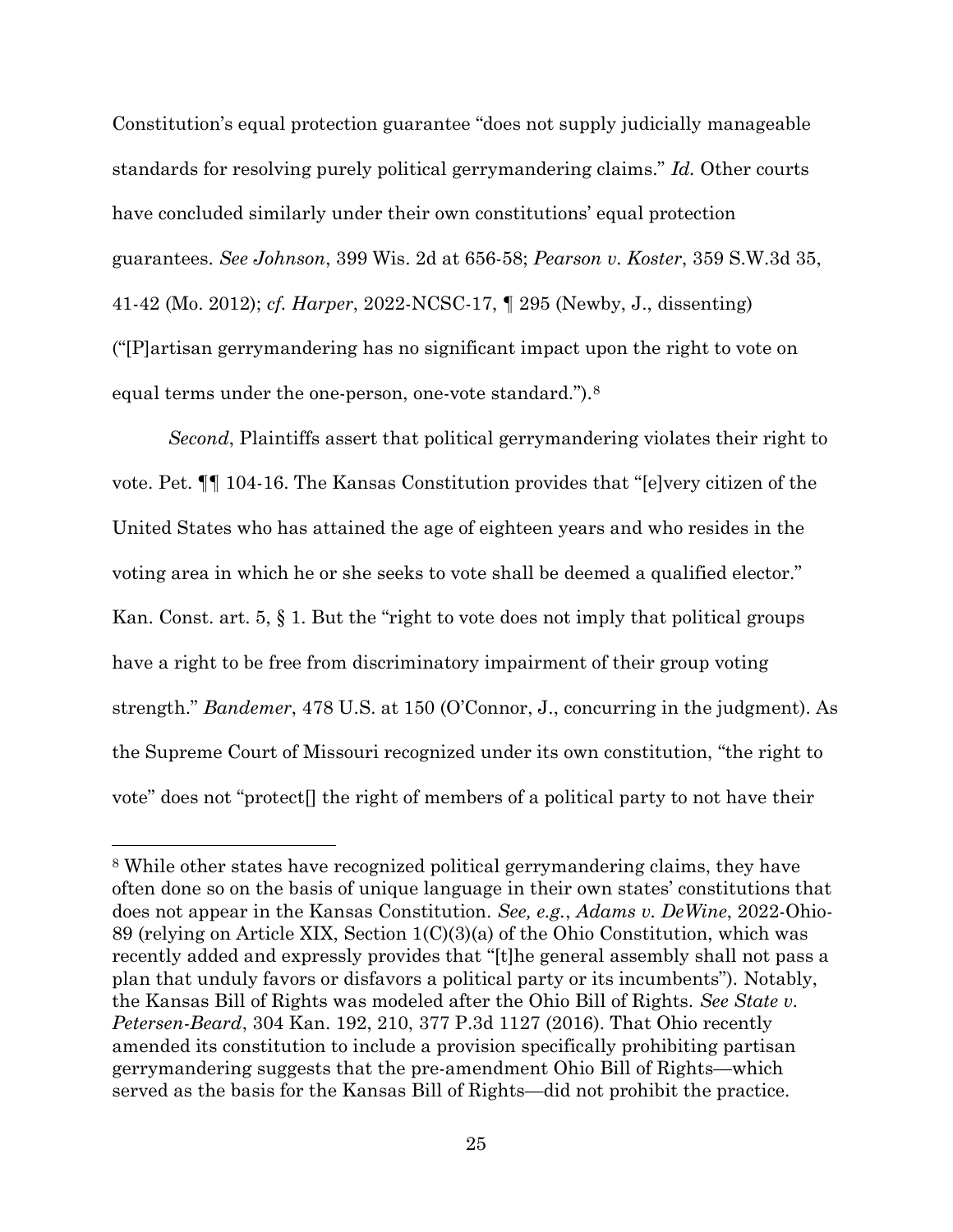votes 'diluted' by a map that rearranges districts and eliminates a seat for one political party." Pearson, 359 S.W.3d at 43. The Supreme Court of Wisconsin has similarly explained that under a political gerrymander, "[v]oters retain their freedom to choose among candidates irrespective of how district lines are drawn." Johnson, 399 Wis. 2d at 657; cf. Harper, 2022-NCSC-17, ¶ 295 (Newby, J., dissenting) ("[A]n effort to gerrymander districts to favor a political party does not alter voting power  $\dots$ .").

Third, Plaintiffs assert that political gerrymandering violates their rights to free speech and assembly. Pet. ¶¶ 124-38. The Kansas Constitution provides that "all persons may freely speak, write or publish their sentiments on all subjects, being responsible for the abuse of such rights," and guarantees to the people "the right to assemble, in a peaceable manner, to consult for their common good, to instruct their representatives, and to petition the government, or any department thereof, for the redress of grievances." Kan. Const. Bill of Rights, §§ 3, 11. Once again, these provisions are silent on political gerrymandering. SB 355 contains "no restrictions on speech, association, or any other First Amendment activities." See Rucho, 139 S. Ct. at 2504. Plaintiffs remain "free to engage in those activities no matter what the effect of a plan may be on their district." Id.; see Johnson, 399 Wis. 2d at 659 ("Nothing about the shape of a district infringes anyone's ability to speak, publish, assemble, or petition."). As the Wisconsin Supreme Court recognized in holding political gerrymandering claims not cognizable under the Wisconsin Constitution's free speech and assembly protections, "[a]ssociational rights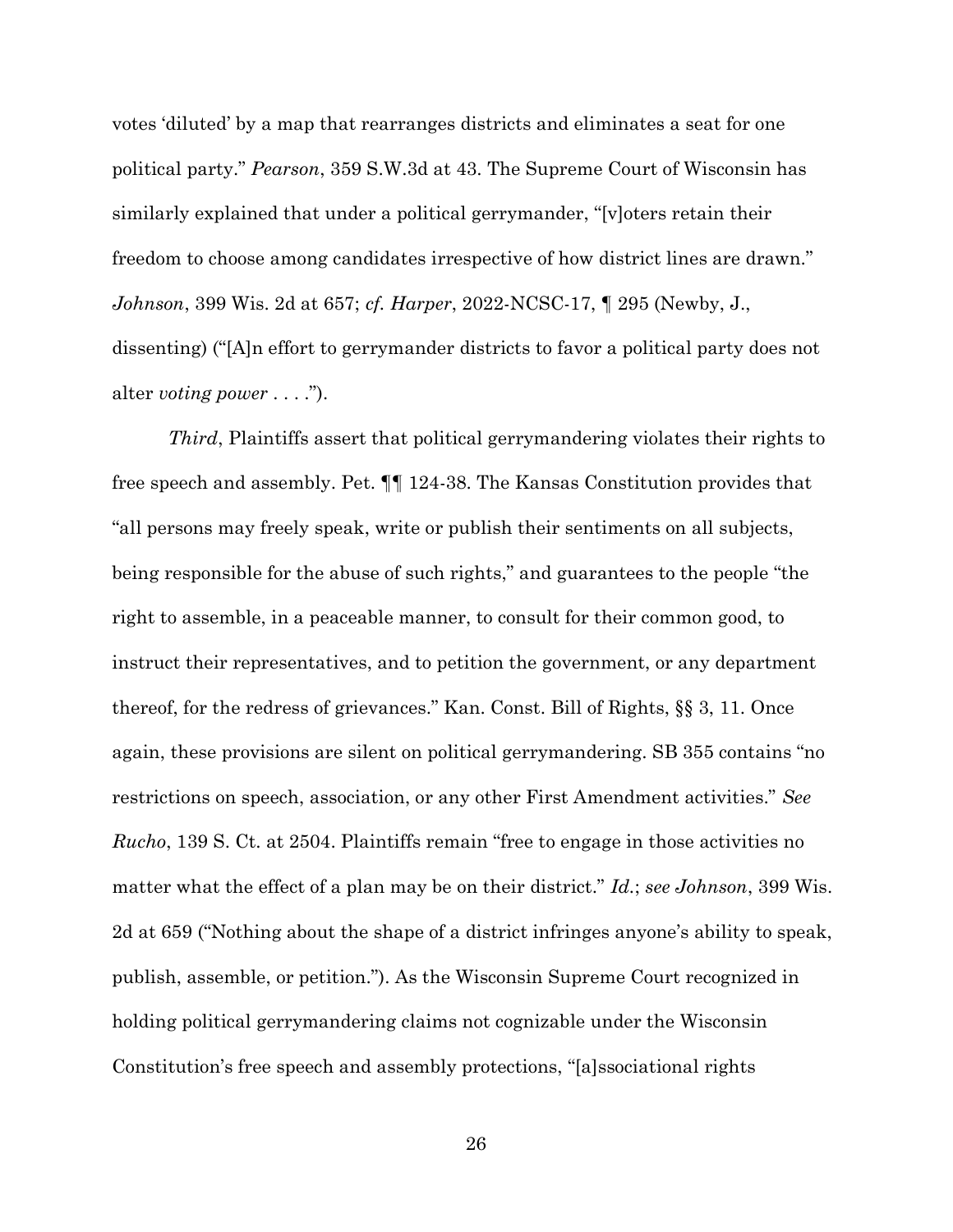guarantee the freedom to participate in the political process; they do not guarantee a favorable outcome." Johnson, 399 Wis. 2d at 659; cf. Harper, 2022-NCSC-17, ¶ 298 (Newby, J., dissenting) ("Partisan gerrymandering plainly does not place any restriction upon the espousal of a particular viewpoint.").

Underscoring that political gerrymandering claims present political questions unfit for judicial determination is the fact that there is a "textually demonstrable constitutional commitment of the issue to a coordinate political department." Leek, 217 Kan. at 813 (quoting *Baker*, 369 U.S. at 217). As explained above, the U.S., Constitution charges "the Legislature" of Kansas with drawing congressional district lines. U.S. Const. art. I, § 4. Similarly, the Kansas Constitution assigns the task of redistricting to the Legislature. Kan. Const. art. 2, § 1; id. art. 10, § 1; see also Johnson, 399 Wis. 2d at 655 (finding that a similar provision in the Wisconsin Constitution "unequivocally assigns the task of redistricting to the legislature"). And as the U.S. Supreme Court has emphasized time and again, "redistricting is a legislative function." Ariz. State Legislature, 576 U.S. at 808.

In sum, political gerrymandering claims present political questions that are not justiciable under the Kansas Constitution. Redistricting is "one of the most intensely partisan aspects of American political life," and has accordingly been committed to "political entities." Rucho, 139 S. Ct. at 2497, 2507. The courts "have no license to reallocate political power between the two major political parties, with no plausible grant of authority in the Constitution, and no legal standards to limit and direct their decisions." Id. at 2507.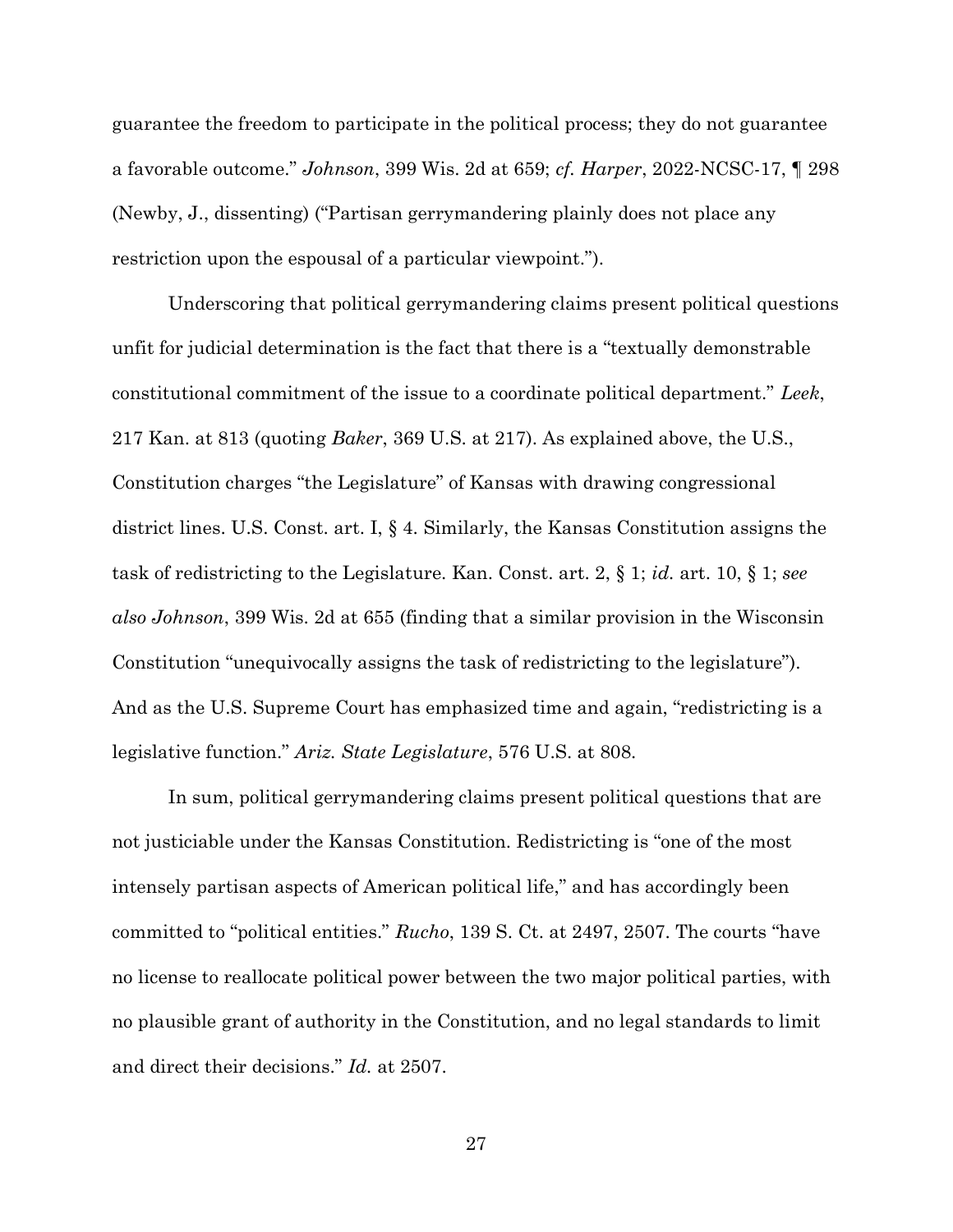#### B. Plaintiffs Fail To Allege A Racial Vote Dilution Claim.

Petitioners' racial vote dilution claim should likewise be dismissed because they have failed to adequately allege that claim. See K.S.A.  $60-212(b)(6)$ .

Plaintiffs assert their racial vote dilution claim under Sections 1 and 2 of the Kansas Constitution's Bill of Rights. Pet. ¶¶ 139-47. As explained above, the equal protection aspects of those provisions are "given much the same effect" as the Equal Protection Clause of the Fourteenth Amendment. Tomasic, 230 Kan. at 426; see Stephan II, 251 Kan. at 606 ("[W]e decline" to "establish a stricter standard for the allowable percentage of deviation in state reapportionment than is required by the United States Supreme Court" under the Equal Protection Clause.). The Equal Protection Clause "prohibits intentional 'vote dilution'—'invidiously . . . minimiz [ing] or cancel [ing] out the voting potential of racial or ethnic minorities." Abbott v. Perez, 138 S. Ct. 2305, 2314 (2018) (quoting Mobile, 446 U.S. at 66-67 (plurality opinion)).

To make out an intentional vote dilution claim, a plaintiff must "demonstrate that the challenged practice has the purpose and effect of diluting a racial group's voting strength." Shaw v. Reno, 509 U.S. 630, 649 (1993) (emphasis added); see also Mobile, 446 U.S. at 66 ("[L]egislative apportionments could violate the Fourteenth Amendment if their *purpose* were invidiously to minimize or cancel out the voting potential of racial or ethnic minorities." (emphasis added)). Discriminatory purpose "implies that the decisionmaker, in this case a state legislature, selected or reaffirmed a particular course of action at least in part 'because of,' not merely 'in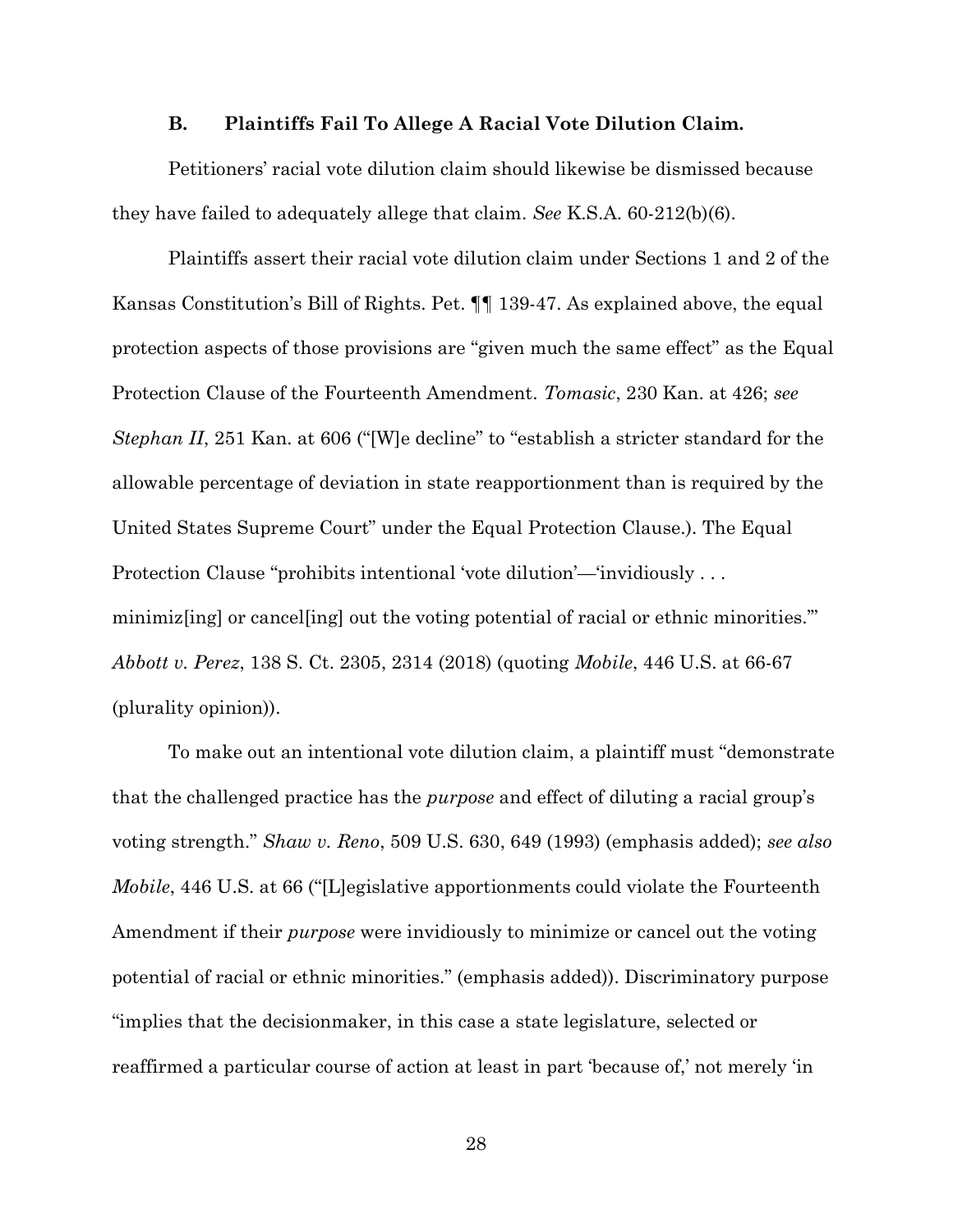spite of,' its adverse effects upon an identifiable group." Pers. Adm'r of Mass. v. Feeney, 442 U.S. 256, 279 (1979). "[V]olition" or "awareness of consequences" is not enough. Id.; see also Hunt v. Cromartie, 526 U.S. 541, 557 (1999) (Stevens, J., concurring) ("[T]hat the legislature was conscious of [race] when it enacted this apportionment plan  $\dots$  is not sufficient to invalidate the district.").<sup>9</sup>

Plaintiffs have utterly failed to allege an unconstitutional racial vote dilution claim because—even if they allege discriminatory effect—their petition is devoid of any concrete allegations of discriminatory intent. Plaintiffs allege only that the Legislature "consciously divid[ed] the minority communities of Wyandotte County." Pet. ¶ 146. Plaintiffs have made no allegations that the Kansas Legislature enacted SB 355 "'because of,' not merely 'in spite of,' its adverse effects upon" any racial group. Feeney, 442 U.S. at 279. Indeed, Plaintiffs acknowledge that the map was drawn for political—not racial—purposes. As Plaintiffs allege, minority voters were deprived of the right to elect candidates of their choice "[b]ecause minority voters in Kansas prefer Democrats"—not because of their race. Pet.  $\parallel$  145; see also id.  $\parallel$  2 ("[T]he Republican caucus's intention for Kansas's congressional plan was plain" they wanted to "draw four Republican congressional [districts]."); id. 113 (alleging

<sup>9</sup> In evaluating race-based challenges to state legislative maps, the Kansas Supreme Court has historically limited its review to the briefing and the record before the Legislature at the time of enactment. See, e.g., Stovall II, 273 Kan. at 732-33 (considering the maps, "other relevant official records," briefing and exhibits, and submitted statements); Stovall I, 273 Kan. at 717 (same). The record would presumably be similarly limited in this case.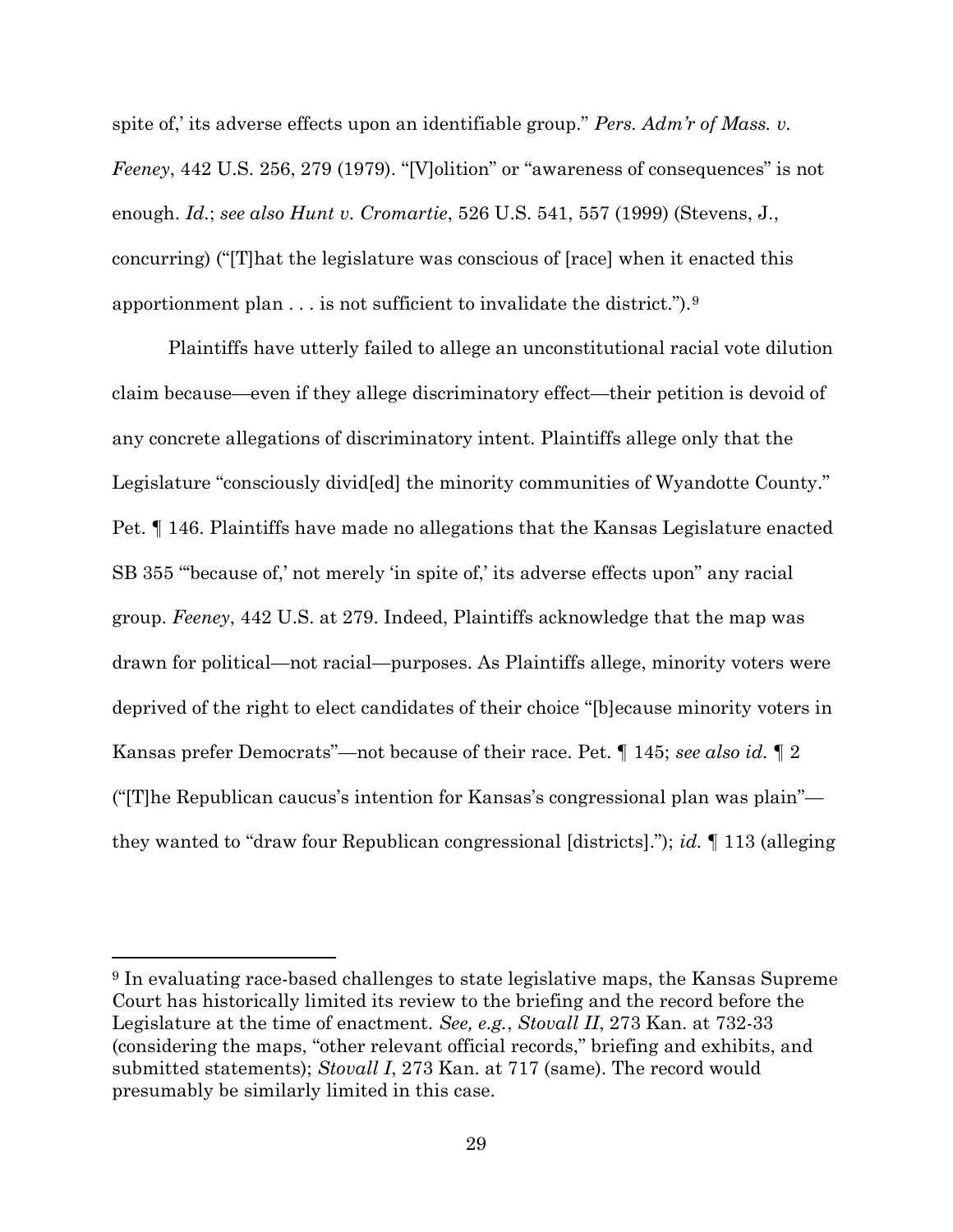"the legislature's intent to subjugate the state's neutral redistricting criteria to partisan considerations").

The U.S. Supreme Court has warned that "courts must 'exercise extraordinary caution in adjudicating claims that a State has drawn district lines on the basis of race,'" particularly where "the voting population is one in which race and political affiliation are highly correlated." Easley, 532 U.S. at 242 (quoting Miller v. Johnson, 515 U.S. 900, 916 (1995)). As Plaintiffs themselves acknowledge, that is the case here. Pet. ¶ 145 ("There is significant racially polarized voting throughout the state."). "If district lines merely correlate with race because they are drawn on the basis of political affiliation, which correlates with race, there is no racial classification to justify  $\ldots$ ." Bush v. Vera, 517 U.S. 952, 968 (1996) (plurality opinion). Absent concrete allegations of discriminatory intent, Plaintiffs' racial vote dilution claim must be dismissed.

### III. Defendant Abbott Must Be Dismissed Because He Is Not A Proper Defendant.

Should any of Plaintiffs' claims survive, Defendant Abbott should be dismissed from this case because he is not a proper defendant. Plaintiffs in this case seek to enjoin Defendants from (1) "administering, preparing for, or moving forward with the 2022 primary and general elections for Congress using the enacted plan" and (2) "diluting the voting power of citizens or groups of citizens in any future redistricting of Kansas's congressional map based on their race, political beliefs, party affiliation, or past votes." Pet. at 47. As for the latter request, it is unclear how such an injunction could be issued against either Defendant. The Kansas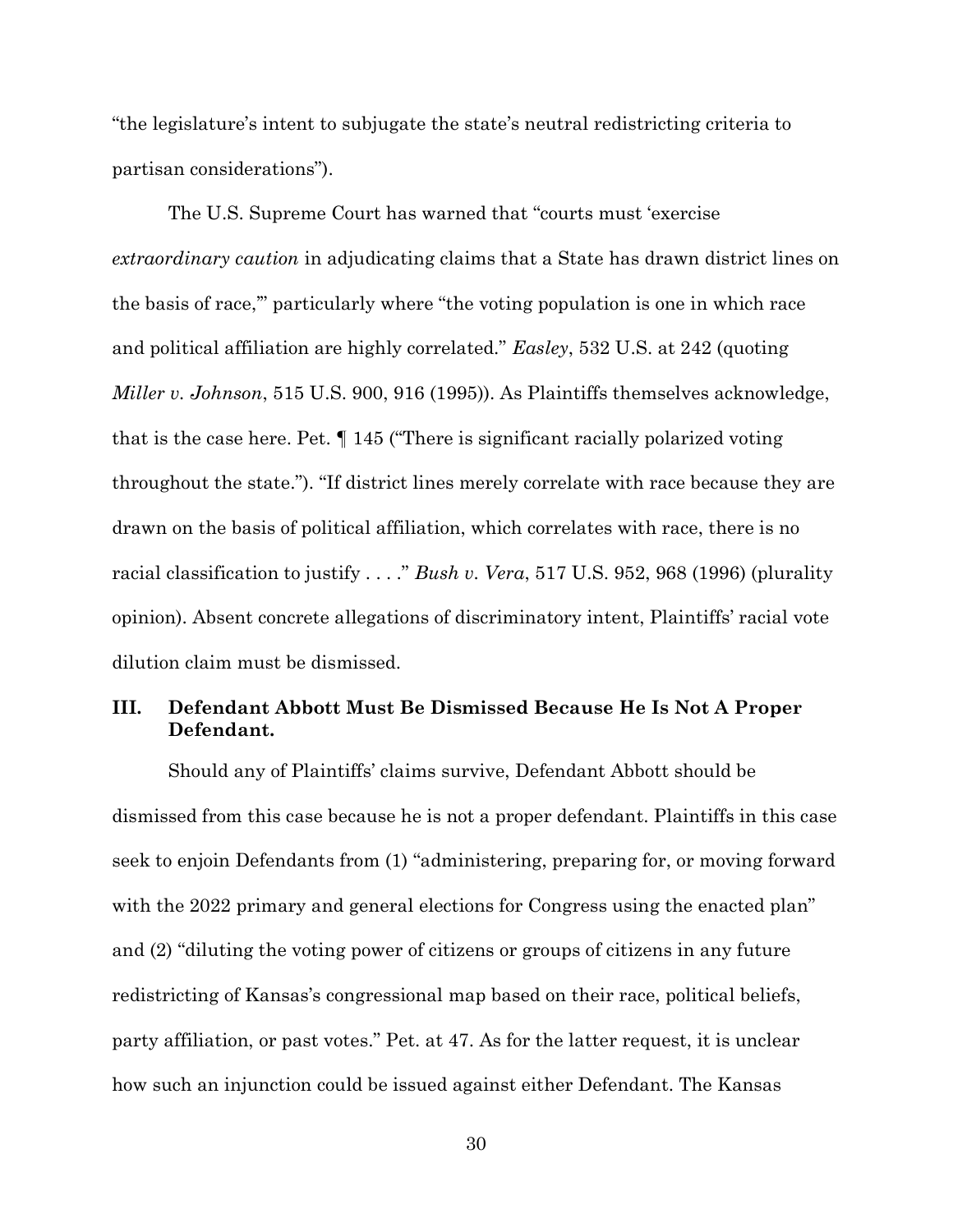Legislature—not the Secretary of State or the Wyandotte County Election Commissioner—is responsible for drawing Kansas's congressional districts. See U.S. Const. art I, §§ 2, 4; Essex, 874 F. Supp. 2d at 1073.

As for the former request, such an injunction could issue against Defendant Schwab only—not against Defendant Abbott. Defendant Schwab is the "Chief state election official." K.S.A. 25-2504. And in this role, he "exercises significant control over election commissioners" like Defendant Abbott. Fish, 2016 WL 6125029, at \*2. Defendant Schwab instructs Defendant Abbott on how to "comply[] with federal and state laws and regulations" in conducting elections. K.S.A. 25-124. And Defendant Abbott "shall comply with the . . . rules and regulations and standards and directives that relate to the registration of voters and the conduct of elections" that Defendant Schwab issues. K.S.A. 19-3424(a). Defendant Schwab—not Defendant Abbott—determines how elections are to proceed in compliance with Kansas law, including any legislatively enacted congressional map. As such, Defendant Abbott should be dismissed from this case.

#### **CONCLUSION**

For the foregoing reasons, this Court should dismiss Plaintiffs' Petition for Declaratory and Injunctive Relief. Defendants respectfully request expedited consideration of this Motion to Dismiss. If it would aid the Court and if time permits, Defendants would welcome the opportunity to present oral argument.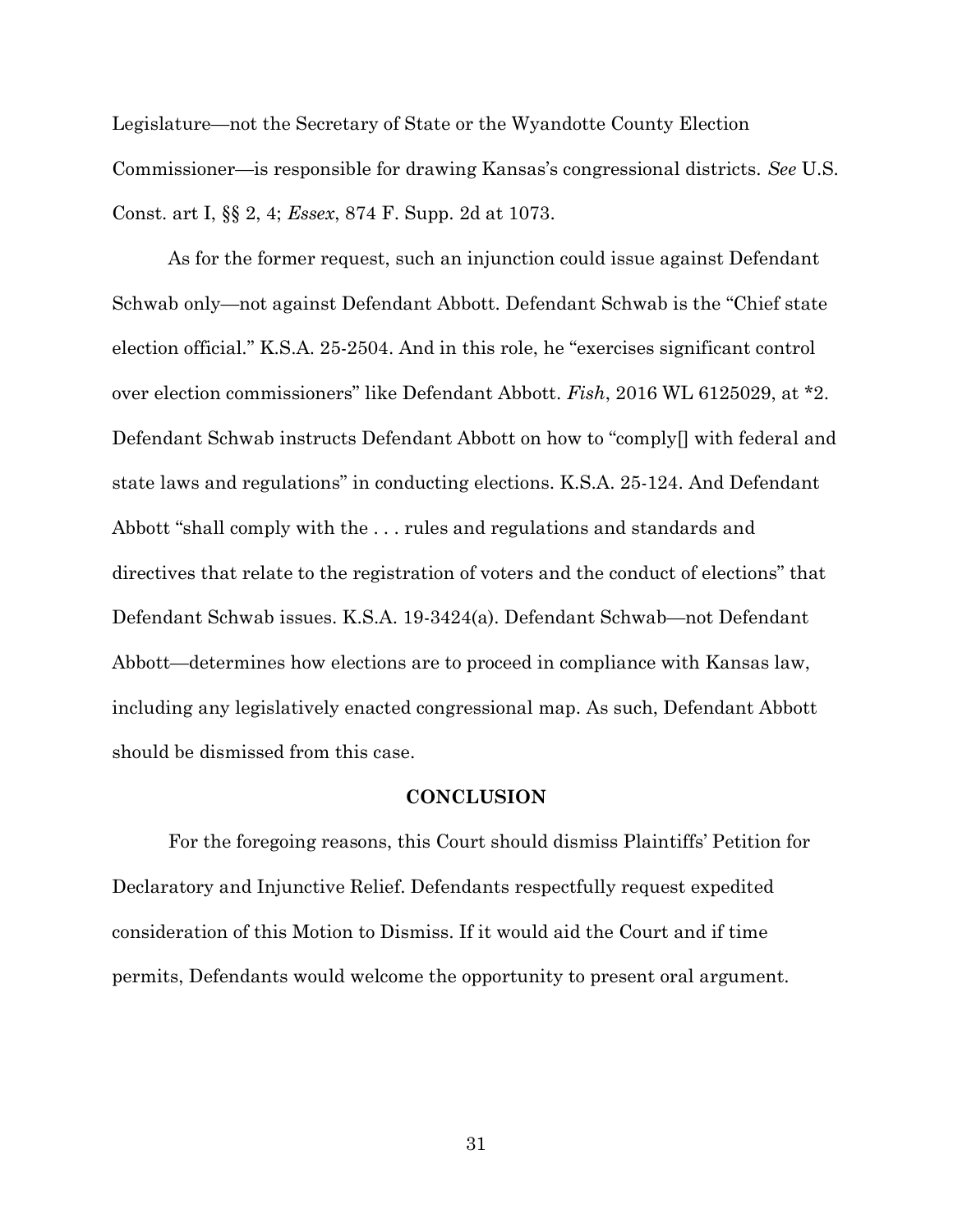Respectfully submitted,

## OFFICE OF ATTORNEY GENERAL DEREK SCHMIDT

By: /s/ Brant M. Laue Derek Schmidt, #17781 Attorney General of Kansas Jeffrey A. Chanay, #12056 Chief Deputy Attorney General Brant M. Laue, #16857 Solicitor General of Kansas Dwight R. Carswell, #25111 Deputy Solicitor General Shannon Grammel, #29105 Deputy Solicitor General Kurtis K. Wiard, #26373 Assistant Solicitor General

Memorial Bldg., 2nd Floor 120 SW 10th Avenue Topeka, Kansas 66612-1597 Tel: (785) 296-2215 Fax: (785) 291-3767 Email: jeff.chanay@ag.ks.gov brant.laue@ag.ks.gov dwight.carswell@ag.ks.gov shannon.grammel@ag.ks.gov kurtis.wiard@ag.ks.gov

Attorneys for Defendants Scott Schwab and Michael Abbott